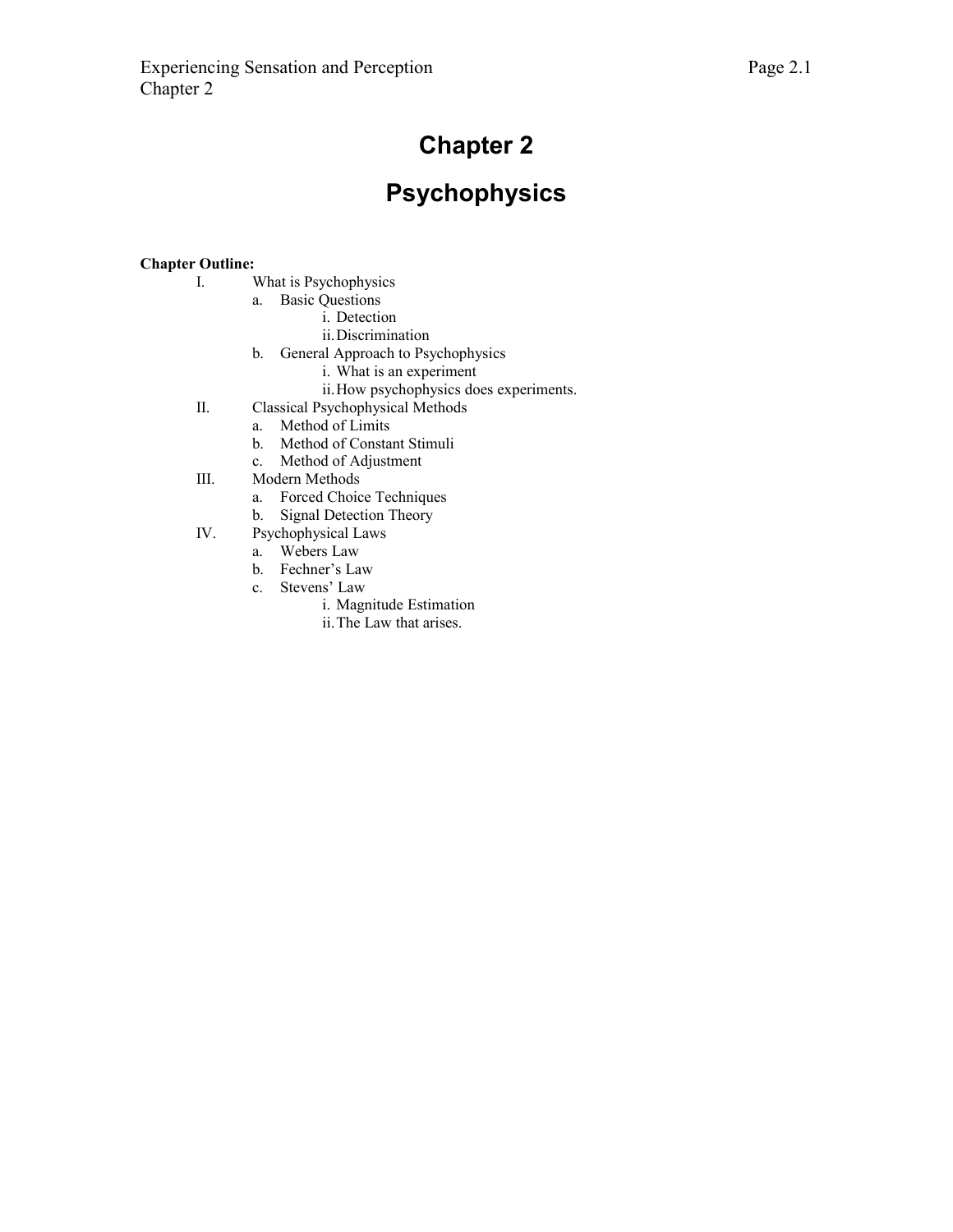## **Chapter 2 Pychophysics What is Psychophysics**

Before a researcher can begin to study sensation and perception, the researcher must examine several important questions about how one goes about doing research in this area. Some of these questions might be:

- What are important research questions?
- What questions do you ask the participants so that the results will make sense?
- What research techniques do you use?

In sensation and perception, like many areas of psychology, the researcher does not have direct access to what is being studied, because most sensation and perception is an activity that occurs in the mind. You have probably heard or asked the question "Is what I describe as the color green the same green that other people see as green?" This question is important and even daunting but it does not preclude our ability to do research. Since Fechner (1860/1966), as was noted in Chapter 1, researchers have been developing ways to learn about how our sensory systems operate. Some important answers to the questions listed at the beginning of this chapter have been found that have granted researchers many sensitive techniques to investigate our sensory and perceptual systems.

This chapter covers basic questions and techniques used by researchers to discover how human sensory systems work, thus focusing on the second and third of those questions. When a researcher refers to their techniques, they usually use the term "research method" and for sensation and perception the methods used to study normally behaving humans fall under the heading of **psychophysics [to glossary]**. Simply psychophysical methods involve presenting a carefully controlled stimulus to a participant, and asking a question directly of the participant that allows the answer to be quantified; that is, turned into a number. From these direct questions, it is hoped to indirectly understand the way the mind works to accomplish sensation and perception. These methods will be used throughout the book, as you will use them in many of the demonstrations and experiments that are contained in the media portion of this book.

It is important to note that these are not the only methods used in sensation and perception. Researchers also use methods from neuroscience (see Appendix) and other areas of psychology. However, psychophysics is given special attention here for several reasons: (1) much of what is known and is covered in this book has been discovered using this method, (2) it is a major methodological contribution by sensation and perception to psychology, and (3) these methods are distinctly different from other methods in psychology.

## **Basic Questions and Measures**

To begin the discussion of psychophysics, a concrete example will be used so that the discussion does not get too abstract and ethereal and thus make no sense whatsoever. Now it is important to realize that no single experiment can study all aspects of any topic. In fact, experiments ask very focused questions to go along with their tendency to try to simplify any problem to make it easier to understand. Especially at first, start with the most basic question about what you are studying. Based on what is learned from the simple situations, more complex situations can be studied using what has already been uncovered. These simple situations are the keys to understanding more complex situations. As the first step in focusing, the research question will be narrowed to a question about motion. To assist with the discussion and to keep it concrete bring up **[Interactive Illustration 2.x, Basic Ideas \[link to media\]](http://psych.hanover.edu/JavaTest/Media/Chapter2/MedFig.BasicIdeas.html)**. You will see a fuzzy region covering most of the screen. This fuzzy region is a **grating [to glossary]** which will be described in more detail later and it is a common type of visual pattern or stimulus used in vision research. This grating is what is going to move in this example to help make sense of psychophysics. So to start an experiment, the researcher begins with a stimulus. The next step is to determine the question to be asked using the stimulus in question.

**Detection.** One of the most basic questions concerning any stimulus that might be asked is, "how strong does the stimulus have to be for a person to be able to perceive the stimulus?" This is the question of **detection [to glossary]**. Click on the Move button that is at the top of the screen. Make sure the **Movement Size** slider is at the bottom of the screen in his place at **1**. One half of the times you press the **Move** button, the grating will move on your screen to either the right or the left. The other half of the time it will not move at all. After the grating moves a small window will pop-up asking you if you have seen it move. Answer the question and it will give you feedback on if you were correct or not. Try it 10 to 20 times and see if you can consistently determine if the grating moved.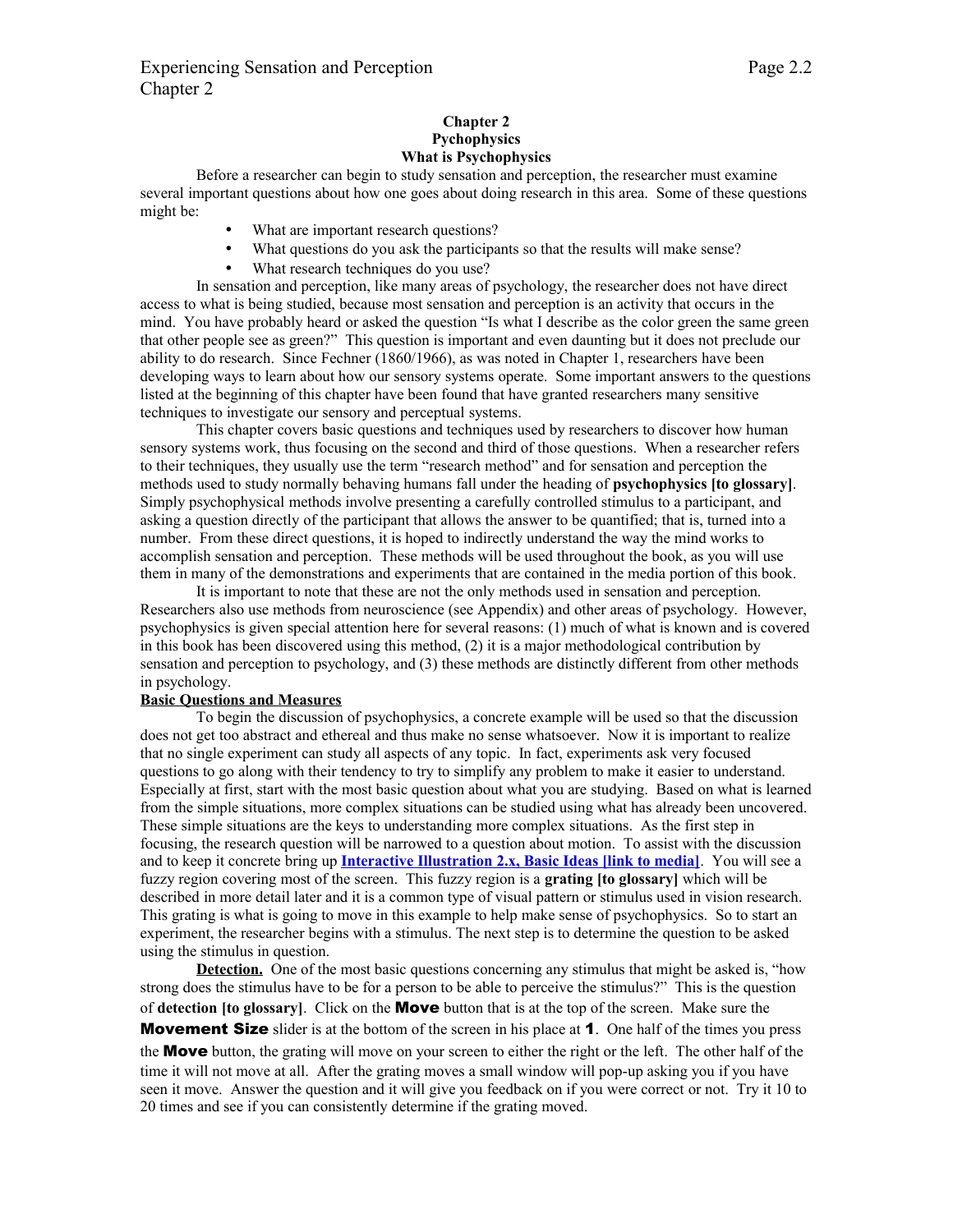## Experiencing Sensation and Perception Page 2.3 Chapter 2

If you are like most people that have tried this little demonstration, you will not be consistently correct. You are not consistent because you are not able to detect the movement of this grating that is this small. Now move the **Movement Size** slider to 51. This slider adjusts the size that the pattern on the screen will shift when it moves. The movement is now much larger when you press the **Move** button. Now try the little experiment again and see if you are move accurate in noticing when the grating moved. You should find that this task is a great deal easier.

So the detection question about motion could be phrased, "how big does the stimulus motion have to be for a person to be able to reliably detect that the stimulus has moved?" To make the answer more meaningful we want to assign a number, in our example somewhere between **1** and **51** that will give us our answer for how big of a motion it takes consistently to perceive that motion has occurred.

This process of assigning numbers to the outcome of an experiment refers to the process of measurement. This use of quantitative measures greatly facilitates the comparison of results from different situations and researchers. In this case, the measurement that is wanted is a measure of the smallest movement that can be reliably detected. This particular measurement is called the **absolute threshold [to glossary]**. The absolute threshold is one type of sensory **threshold [to glossary]**. A threshold is a type of sensory limit which draws on the analogy of the threshold to a room. As you enter a room you cross the room's threshold, e.g., the tradition of the groom carrying the bride across the threshold. Once you cross the threshold you are in the room. On the other side of the threshold you are outside of the room. So depending on which side of the threshold you are on you are either in or out of the room. In a sensory threshold, if the stimulus is too weak it is below threshold and not perceived. If it strong enough it is above threshold and can be perceived.

Let us examine this issue of the absolute threshold a little more closely. Go to **[Experiment 2.x,](http://psych.hanover.edu/JavaTest/Media/Chapter2/MedFig.AbsoluteThreshold.html) [Absolute Threshold \[link to media\]](http://psych.hanover.edu/JavaTest/Media/Chapter2/MedFig.AbsoluteThreshold.html)**. You will see the same grating again but there will not be the slider as the bottom of the screen but the button now says **Start Experiment**. When you press this button, the button will disappear, and about a second later the grating will move some distance and then a box will appear that will ask "Did you see the grating move?" Click on the Yes button if you saw it move or on the **No** button if you did not see it move. This is one trial in the experiment. There will be 25 trials total, five trials for each of five movement sizes. After you are done, the results of your experiment will be presented on a graph. On the x-axis of the graph will be the sizes of the movements in pixels (screen dots) and on the y-axis will be the percentage of times you were able to detect that movement. **[Note to media development, I would like to have this data collected in a central database]**. Go run the experiment at this time and come back to the book when you have your data.

If your results are like most people who have run this experiment, you will find that the smaller movements were not detected as often as the larger movements. It is possible that you did not see the smallest movement at all and saw the largest movement all of the time and there may be some movement sizes you saw some but not all of the times. You can see an idealized version of the graph in Figure 2.x. Your graph may have more bumps in it than the idealized graph but then you did not do many trials and this is one of your very first times collecting data in a psychophysical experiment. *[It would be appreciated if you would share your data with other students. If you are online you can press the "Send" button at the bottom of the data page. After you have done that the button will change to "View All Data". If you click on that button you will be taken to a web page which will have the all the data from all of the people that have done this study. Here you will see a curve that is much more like the idealized curve. Only if I get the submit button to work]*

There are some important conclusions that can be made based upon these data. One important observation from your data and the idealized data is that sensory thresholds are not quite like doorways. It is not the case that there is a stimulus intensity where suddenly you can perceive the stimulus all of the time. As intensity increases the ability of a person to detect a stimulus grows gradually and not in a sudden step. Thus, researchers have to make a decision. In this case, the decision is what percentage of times that a stimulus is detected constitutes reliable detection. The exact percentage of the time that a stimulus can be perceived for it to be considered at threshold depends on the method as discussed later in this chapter, but in this case, it is often taken as the point where the stimulus can be perceived 50% of the time. To be concrete, the size of movement in our experiment where you could detect the movement 50% of the time would be the absolute threshold for movement perception for this stimulus.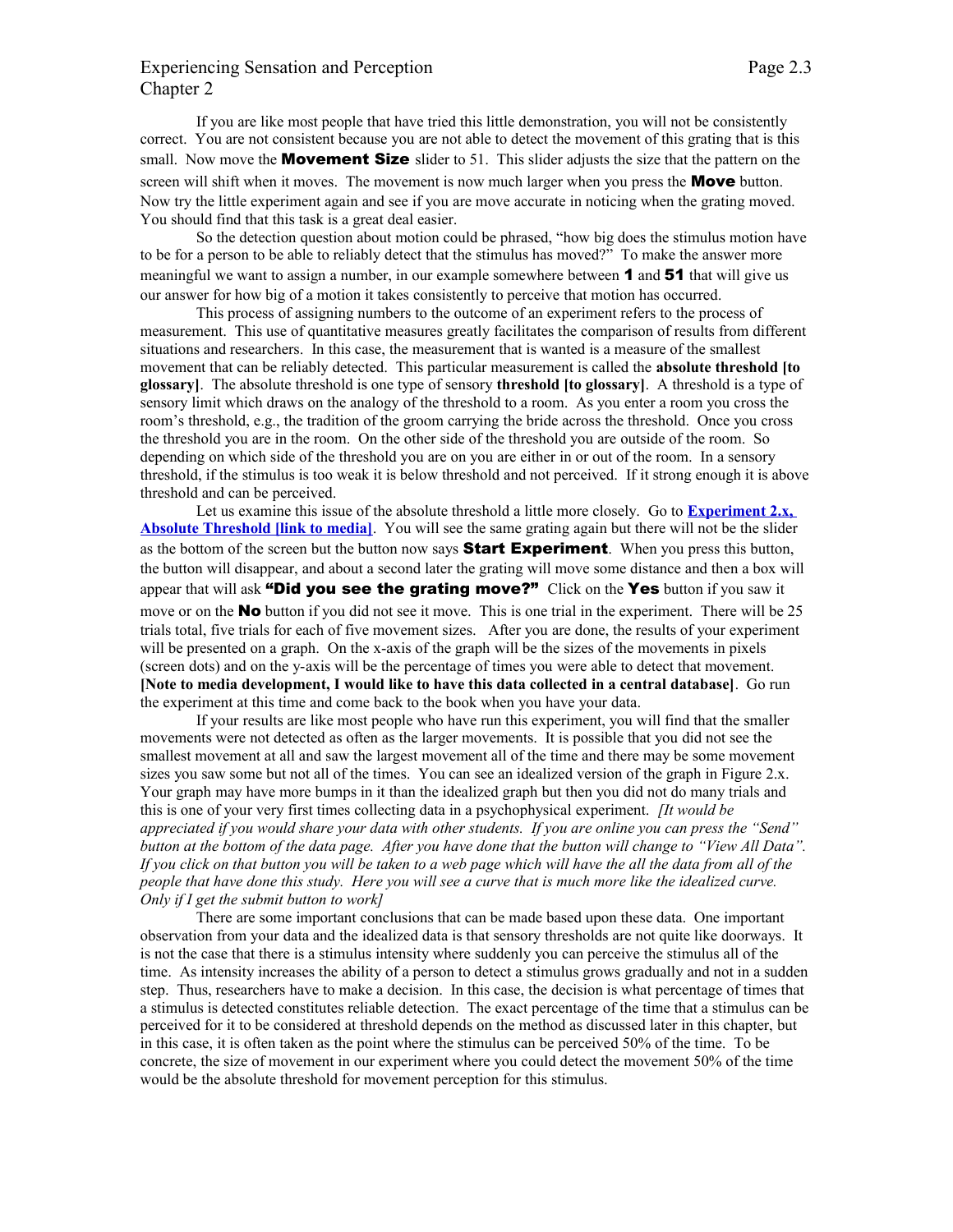# Experiencing Sensation and Perception Page 2.4 Chapter 2

There are lots of different types of absolute thresholds. Researchers have determined many different types of absolute thresholds for each of our senses; for example, there can be absolute thresholds for the intensity of a stimulus. That would be the absolute dimmest light, softest sound, lightest pressure, smallest amount of odor that could be detected reliably. In addition, as in **[Experiment 2.x, Absolute](http://psych.hanover.edu/JavaTest/Media/Chapter2/MedFig.AbsoluteThreshold.html) [Threshold,](http://psych.hanover.edu/JavaTest/Media/Chapter2/MedFig.AbsoluteThreshold.html)** where we collected the data to demonstrate an absolute threshold, there is an absolute threshold for the degree of movement. There are several types of thresholds for every sense, and throughout the course of the book you will encounter many of them as they reveal something about how that sensory system works.

**Discrimination.** The ability to detect the presence of a stimulus is an important ability but it represents only the first step in a useful sensory system. Moreover, most stimuli are sufficiently above our absolute thresholds that they are easy to detect, so understanding the limits such as described in absolute threshold does not necessarily help us in understanding much about these more intense stimuli. A much more common perceptual task is that of **discrimination [to glossary]**. In discrimination, the person's task is to determine if two stimuli are the same or different. For example, determining if two colors of paint or fabric are identical or not is a discrimination task. Thus, it becomes important to determine the **discrimination threshold [to glossary]**. Just as the absolute threshold is the minimum level of a stimulus that can be detected reliably, so the discrimination threshold is the minimum difference between two stimuli that can be detected reliably. Another name for this threshold is the **Just Noticeable Difference** or **JND [to glossary]**. Try an example using **[Experiment 2.x, Discrimination Threshold or JND](http://psych.hanover.edu/JavaTest/Media/Chapter2/MedFig.JND.html) [link to media figure]**. This is an experiment very much like the experiment for the absolute threshold, only for each trial there will be two movements, not one. Your task is now to determine if the second movement is larger than the first movement. Press **Start Experiment** and give it a try. The results will be plotted in an identical fashion to the data from the absolute threshold experiment.

There are several observations to be made about these data. First, you should see a curve much the same shape as you did last time, a gradual increase in the percentage of times that you saw the movement. From preliminary trials with this data, it apparent that this slope is probably more gradual than that for the absolute threshold experiment but the general shape is the same. However, just as with the data from the absolute threshold experiment, researchers need to take a point on this curve to determine the discrimination threshold. Using this method as with the absolute threshold experiment, the 50% value is often taken to be the JND. Second, most of you will find this task more difficult than the previous task. Look at the values on the x-axis. In the absolute threshold case, the x axis represented the size of the movement. In this case, it represents how much larger the second movement was than the first movement. So in some way these value can be compared to each other. In the discrimination experiment, these x axis values are much larger than they were for the absolute threshold experiment. If you have the data from the absolute threshold experiment handy, notice that the data from the discrimination threshold experiment crosses the 50% line at a much larger value than for the absolute threshold experiment. Just use your eye for now, that will be good enough for the point I am trying to make. The most important point for now is that it is not possible to predict a discrimination threshold directly from a detection threshold. Thus, it is important to measure both types of thresholds.

There are many other types of questions than can be asked in research, and several will be encountered in this text. However, with these two questions we can begin to discuss the methods used to measure absolute and discrimination thresholds.

## **General Approach to Psychophysics**

There is a fundamental problem in doing an experiment in sensation and perception. We want to ask the participant what is going on in their head. What are they experiencing? The researcher does not have any direct access to what the participant's experience so it takes clever, and often time-consuming, methods to conduct experiments that allow researchers to gather information about human senses that can be interpreted in a meaningful way. This section of the chapter will first review the general concept of what an experiment is and then how an experiment is carried out in psychophysics.

**What is an experiment?** You may recall some of the basic facts about what makes a research study an experiment from your introductory psychology course. An experiment is the most important of all of the research methods in science because, when done precisely, it allows the necessary control of a situation to determine exactly why an observed phenomenon happens. In other words, an experiment allows researchers to determine causation. In sensation and perception, it is the goal of researcher ultimately to know why people perceive the world in the way that they do. So researchers seek to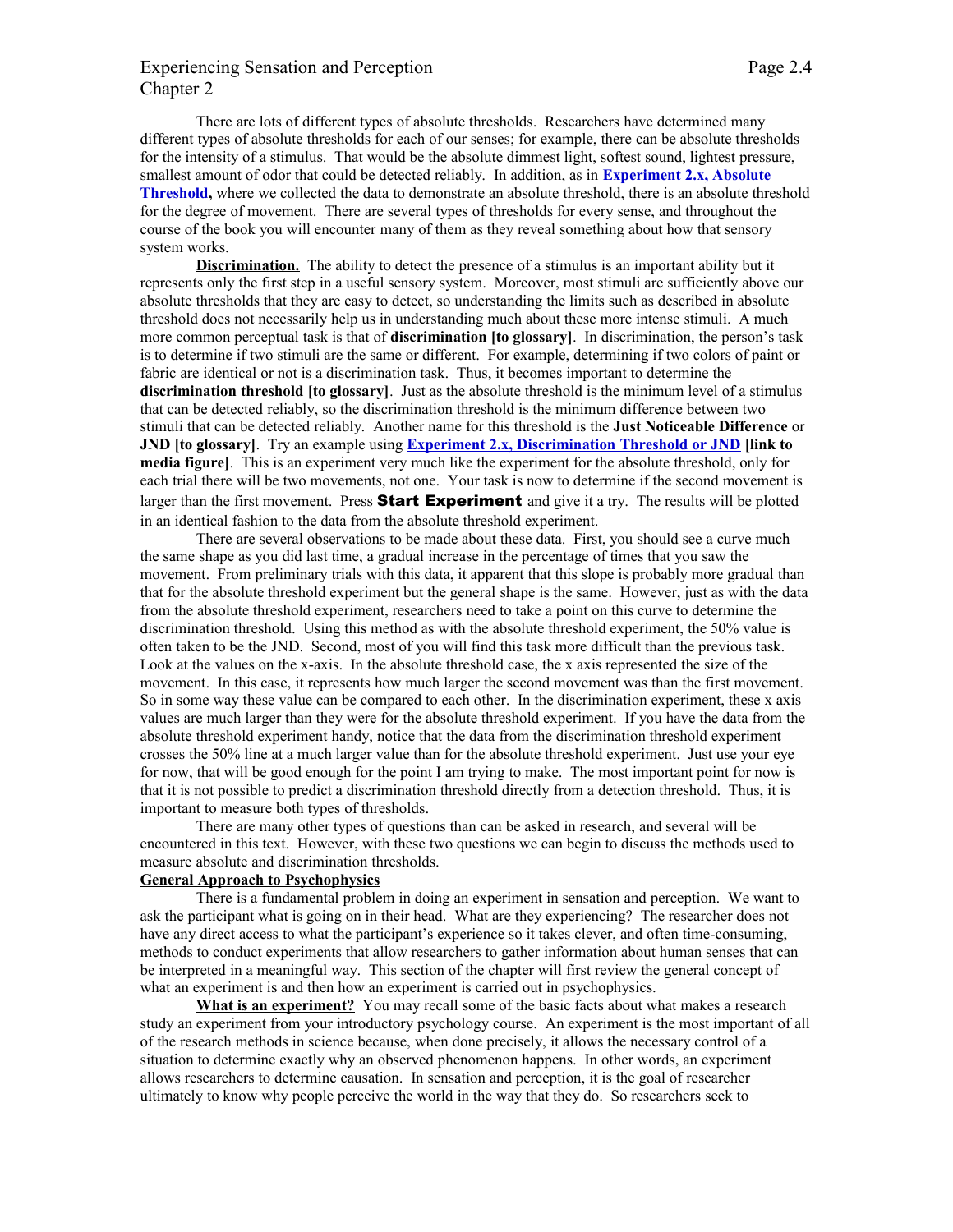# Experiencing Sensation and Perception Page 2.5 Chapter 2

understand what features of the physical world cause what sensory and perceptual experiences in human minds.

Let us use a simple example to review the parts of an experiment and the logic of an experiment. In order clearly to say what it is that causes us to experience, for example, the color red, the researcher needs to carefully construct the experiment. The most important feature of an experiment is the **independent variable [to glossary].** The independent variable, often abbreviated IV, is the variable that is controlled or manipulated by the researcher. Simply put, the researcher sets the level of this variable for the experiment. In the example experiment, the independent variable might be the different wavelengths of light that can be gotten by passing white light through a prism as Newton did (see Chapter 3).

There can be any number of values or levels of the independent variable used in an experiment. In introductory psychology you were probably taught that there were two conditions of an experiment, either the independent variable was present or it was not. However, it is possible to have many different levels of the independent variable and compare them to each other. It is even possible to have more than one independent variable in an experiment. It is the presence of the independent variable that is the defining feature of an experiment.

The second feature of the experiment is the **dependent variable [to glossary]**, often abbreviated DV. The dependent variable is the variable that is measured and is based on the participant's responses. This is the variable that will be used to determine the effects of the independent variable. In this little example, our dependent variable might be the number of times that the word red is said by the participants in response to each of the different wavelengths that is presented to the participant.

The third and vital element of an experiment is the control over all other factors in the environment where the experiment is taking place. It is vital that the only difference between two conditions of an experiment is the level of the IV. Consider this situation: the researcher is changing the wavelengths for the different conditions, but the intensity of the different wavelengths also change. How can the experimenter know whether it is the intensity or the wavelength that caused the responses of red from the participant? The experimenter cannot be sure. Without control, the whole purpose of the experiment is lost. Any other variable that varies with the independent variable, in this case the intensity of the light, is called a **confound variable [to glossary]**.

**How Psychophysical Experiment are Done.** Science proceeds by having data that can be agreed upon by all of the scientific community. This fact does not require that all scientists from all places and times have to be present at the experiment, but it does mean that different scientists doing the same study at different times and locations have to be able to get comparable results. As an example, consider a device from the study of learning you probably have heard about. Part of the importance of the piece of equipment we now call the Skinner box is that it is easy to obtain results that other researchers can also find (REF). If a rat is used, researchers merely record when each bar press occurs. The patterns of data observed are easily compared with the patterns of bar presses that other researches found. The data has been made objective and reliable.

Remember that in sensation and perception, we are interested in psychological experiences that are not directly observable. So how can we develop data that can be agreed upon by different scientists? The basic approach used by psychophysical methods has three elements that are key to understanding: 1) simple responses by the subject, 2) extensive data collection from each subject, and 3) the independent variables come from precise manipulations of the stimuli.

The use of simple responses is especially important to develop objective measures that other scientists can agree upon. Let me be very specific about what it means to ask a simple question. Try **[Interactive Illustration 2.x, Asking Questions \[link to media\]](http://psych.hanover.edu/JavaTest/Media/Chapter2/MedFig.AskingQuestions.html)**. This simple demonstration is a slight modification of the very first illustration that was used in this chapter. When you press the button that says **Move** at the top of the screen, you will be asked two different types of questions. The first time you press

the button you will be asked a very generic **What did you see?** type of question and given a box to type your answer in. The grating will always move before the question is asked. The next time you press the **Move** button, the grating has a 50% chance of moving. You will be asked if the grating moved or not. Try both types of questions and respond as well as you can to each.

The first question is rather like the type of introspective questions asked by Wundt and his followers in the early days of psychology as a formal discipline (Bringmann, Bringmann, & Ungerer, 1980). Wundt asked questions somewhat like this one. The questions and situations were more structured and he trained his subjects. Using these techniques he hoped to get the objective and repeatable data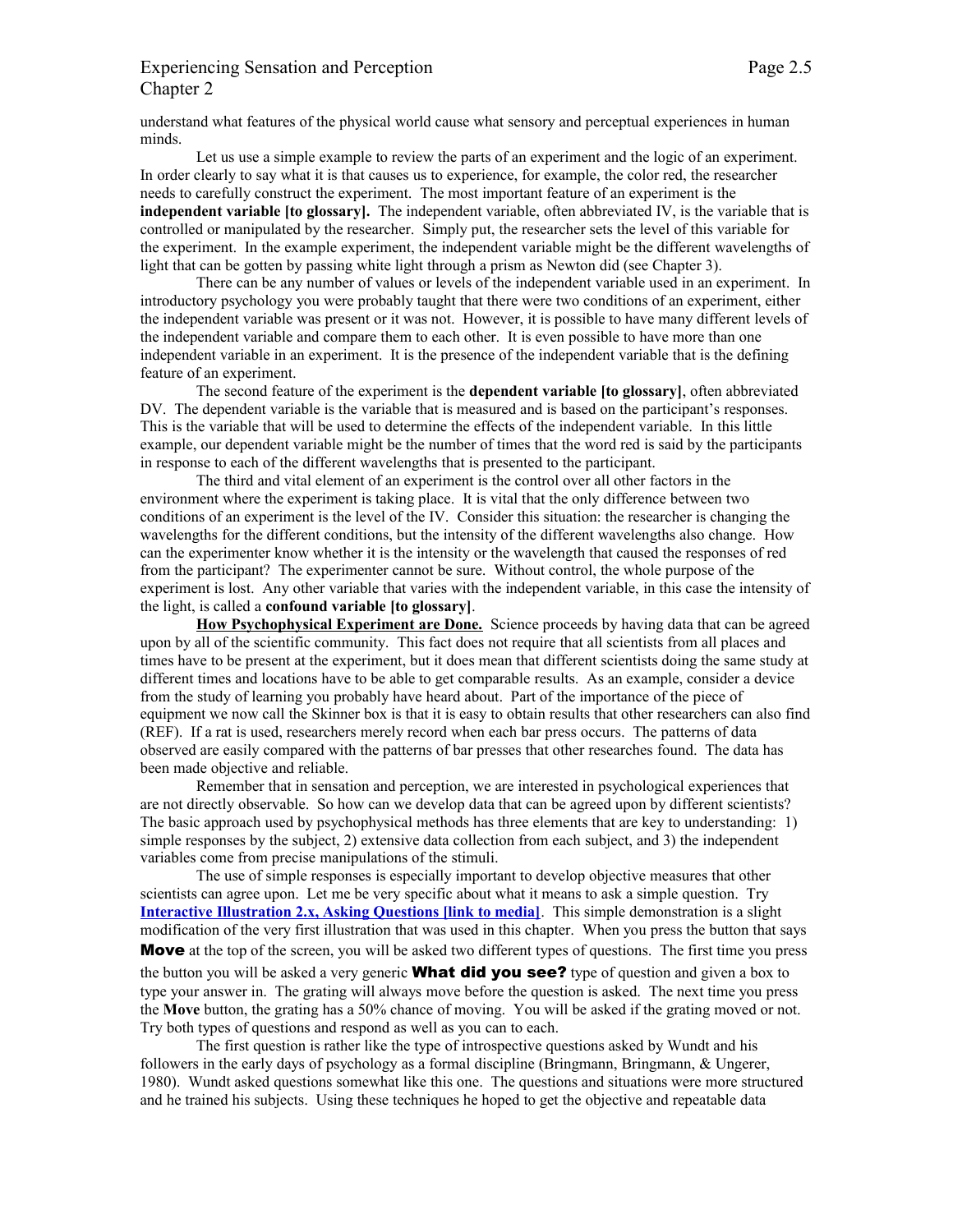## Experiencing Sensation and Perception Page 2.6 Chapter 2

needed by science. However, his questions were open ended like this example. **[to development: can I collect some answers to this question and have the students refer to some sample answers?]**. As you can imagine, the answers by different participants to these open ended questions can be quite varied. It would be hard to reach agreement regarding any research question except in the simplest kind of situation.

The second question "Did the grating move" is very basic and simple. The only possible answers are "Yes" and "No". It can be very clear to the researcher what the answers to those questions mean. While that may seem an obvious statement, it is precisely this feature of the question that makes it so good for getting objective results. In addition, it can be very easy to get agreement both across participants and other researchers performing like experiments. If one researcher finds that most people see this movement so should other researchers. **[to development: could I get a running percentage of all students that have reported seeing the movement in this illustration?]** With this example, if you did not change the size of the movement (using the slider at the bottom of the page like from the first figure), you will probably have been very accurate and seen it when it did occur and when it did not occur. Such agreement is necessary to be able to build upon previous findings. These simpler questions help psychophysics form a sound basis for the development of science and theories of how sensation and perception work.

While the use of simple questions allows the results to be reliable, what has been learned by this one trial? Not much. If you just use the data from this one trial, we know that for one size movement, you either saw it or you did not. Even if we repeat this trial, **[to development – can we collect summary data across students on this trial]** we have not learned much. We probably would not even be able to determine the absolute threshold unless it just happened that the movement size fell on the point where you were able to detect the stimulus 50% of the time. Compare this single trial to the simple experiments we did to determine the absolute threshold and JND for motion. There you had 25 trials across five different sizes of movements. These experiments were still very brief and while the data was readable, in most cases your data is still rather hard to read. The percentages would increase and decrease only to increase again. The average data from all participants who have used this book looked a lot smoother **[to development: can there be a link here to a page with their results and the average results summarized as a figure for reference?]**. As a result, to accurately determine a single participant's threshold often requires a lot more data than we have collected in our little studies.

Even after the threshold has been determined, there is still a lot more information about our sensory abilities that would interest a researcher. For example, how would the threshold change if the grating were darker or lighter, or in other colors, or the bars were narrower? The researcher would pick one or several of these variables, which become the independent variables of the research, and see how the threshold, either absolute or JND, changes as a results of changes in these independent variables. As you can see, a psychophysical study often requires an intensive data collection from individual subjects. Because of the intensity of the data collection on subjects, many classic studies will run only very few subjects (see Blakemore & Sutton, 1969, which only had two subjects). These studies will often appear very different from psychological studies in other areas, who emphasize using groups to get a reliable measure on the data. Not every study uses such small groups, but in many psychophysical studies, it is quite permissible.

The third feature of psychophysical research comes right out of the first two features of the study. The need for careful control of stimuli is the result of both the simple questions asked of the subjects, and the intensive studies. To be able to really understand what a subject's set of responses means, the IV must be very carefully controlled. In these sample studies, the movement was in terms of pixels, but that really is not sufficient control. How big of a movement that 10 pixels seems to you depends upon the size of your monitor, the size of its pixels, and even how far you are from the screen. Try **[Interactive Illustration 2.x,](http://psych.hanover.edu/JavaTest/Media/Chapter2/MedFig.EffectOfDistance.html)  [Effect of Distance \[link to media\]](http://psych.hanover.edu/JavaTest/Media/Chapter2/MedFig.EffectOfDistance.html)**.In this simple little figure you can adjust the thickness of the bars of the grating. You could make the bars very thin. Then move away from the screen, and eventually you will reach a place where you cannot see these bars. Or you could make the bars very large; and if your screen is large, if you put your face up to the screen they will again become invisible. Here, the threshold for seeing these bars depends upon how far away you are from the screen. These issues of distance from the screen and monitor and pixel size were ignored here because these were just example studies, but in some of the studies later in the book you may be asked to be a certain distance from your screen.

### **Method of Limits**

### **Classical Psychophysical Methods**

The **method of limits [to glossary]** is perhaps the simplest of the classical psychophysical methods developed as a result of Fechner's book on psychophysics. To describe this method, imagine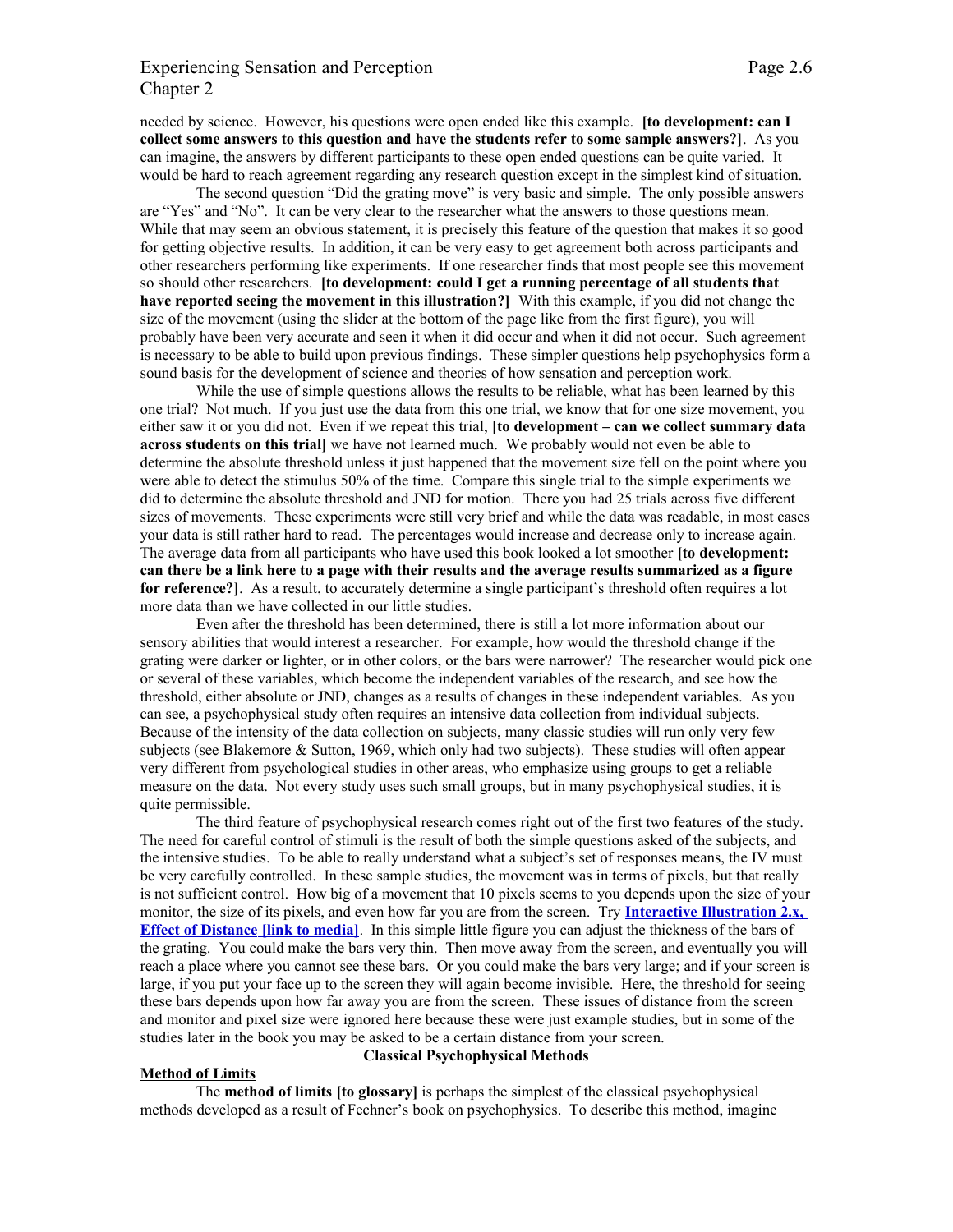## Experiencing Sensation and Perception Page 2.7 Chapter 2

trying to determine the threshold for detecting a dot against a light background. This is a type of JND. To try this experiment, bring up **[Experiment 2.x, Method of Limits](http://psych.hanover.edu/JavaTest/Media/Chapter2/MedFig.MethodOfLimits.html) [link media figure]**. The first screen of this little experiment is a window where you can set up the values that will adjust how your method of limits experiment will run. The first item asks you to determine the number of levels to test. The number of levels refers to the number of intensity steps in the independent variable that will be tested. In the method of limits, the researcher hopes to pick an extreme value that is readily detected and a level that is never detected and then several levels between. For this experiment, do not adjust the slider but just use the default values.

The next question is the number of staircases to run. A staircase is the term I am using in this text, another common term is series, to refer to how the levels of the independent variable is presented to the subject. In a **descending staircase [to glossary]**, the experimenter presents the most intense level that is easily seen and asks the subject is they can see the stimulus. If the subject can see this stimulus, and the researcher fervently hopes that the subject can, then the next, less intense level of the stimulus is presented. After each stimulus is presented, the subject is asked if they can see the stimulus. In a properly designed descending staircase, the subject starts by reporting that they can see the stimulus. The staircase continues until the participant reports that they cannot see the stimulus. This value where they changed their response from "Yes, I can see the stimulus" to "No, I cannot see the stimulus" is recorded and will be used to calculate the threshold. The descending staircase is then followed by an **ascending staircase [to glossary].** In the ascending staircase, the lowest intensity is presented first, and again the participant is asked if they can see the stimulus. Here, if the staircase is designed correctly, the subject should not be able to see the stimulus. Then the next least intense stimulus is presented until the participant can see the stimulus. Again, this lowest intensity where the participant reports seeing the stimulus is recorded and used to determine the threshold. The "number of staircases" question asks the number of these descending/ascending pairs of staircases to run. Leave it at 5 for this example. The third question asks about the type of Method of Limits to run. Leave it at traditional, which is what has been described so far. If you have shifted values click on the **Restore Defaults** button to go to the values that were present when you first entered this window.

In this experiment, a red cross will be present in the middle of the screen. This is a fixation mark. You are to stare at the cross the entire time. There will be a dim flash above that cross. After the flash has appeared you will be asked at the bottom of the page if you saw the flash. If you saw the flash, press the Yes button and, if you did not see the flash, press the No button. With these instructions you are now ready to run this experiment, so now click on the **Done** button at the bottom of the page. After you are done your results will be displayed and then refer back to this page.

The graph of your results is a plot intensity displayed as a function of the trial. By that I mean that the intensity of the flashes is plotted on the y-axis and the trial number is plotted on the x-axis. So on the first trial the most intense stimulus (25) was displayed. Since that stimulus is easily seen, your response will most likely have been "Yes" and on the next trial the next less intense stimulus is presented. This is a descending staircase. Eventually, there will be a trial where you will not be able to detect the stimulus and you will respond "No", this stimulus is indicated with a green dot. The next stimulus presented is the least intense stimulus (1) and an ascending staircase is begun. Each of the green dots indicates the end of a staircase where your response changed. The threshold is taken as the average intensity of the stimuli presented on these trials. If you press the **Show Threshold** button on the bottom of the screen, this average will be displayed to you.

Bring back up **[Experiment 2.x, Method of Limits](http://psych.hanover.edu/JavaTest/Media/Chapter2/MedFig.MethodOfLimits.html) [link to media figure]**. The type of Method of Limits that was run last time is a traditional version, and each staircase begins either at the beginning of the staircase or at some standard point. This method will waste a lot of trials getting responses that can easily be predicted. Try the experiment again but instead of the traditional method, change the Type of MOL to **Staircase, 1-up, 1-down** and again run the study. In the traditional method, each time your response changes, say from "Yes, I saw it" to "No, I did not see it" the next stimulus is taken from the beginning of the next staircase. In this staircase method, if the stimulus becomes so weak that a "No" response is given by the participant, the next stimulus presented is the next most intense stimulus instead of going to the beginning of the ascending staircase. This method flows in quickly on the region of the staircase and does not waste as many trials (Cornsweet, 1962). Run this experiment and examine the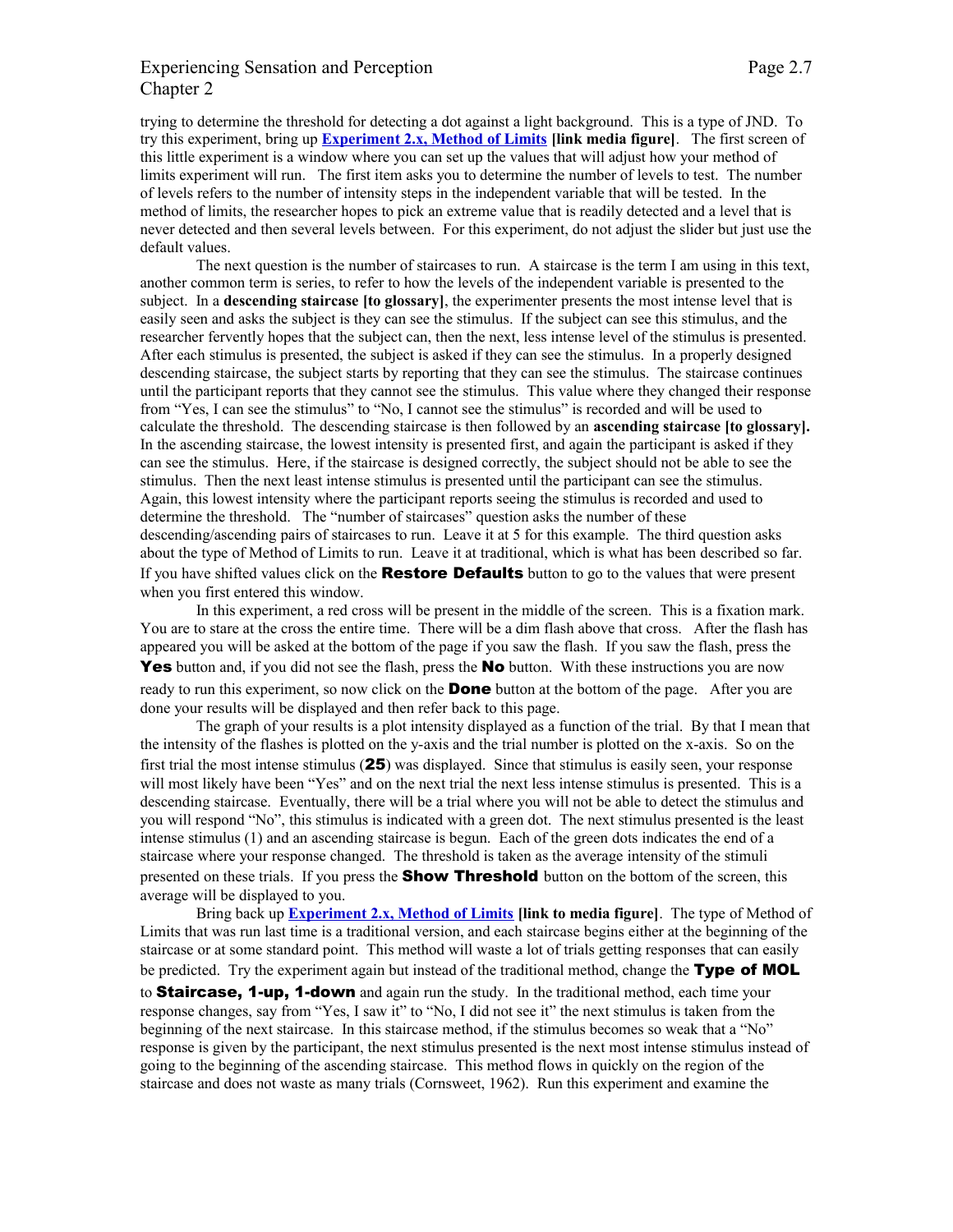# Experiencing Sensation and Perception Page 2.8 Chapter 2

results. See how the intensities tested are grouped around the threshold, and there are far fewer trials tested that are far from the threshold.

## **Method of Constant Stimuli**

The **method of constant stimuli [to glossary]** is very similar to the method of limits. Try **[Experiment 2.x, Method of Constant Stimuli](http://psych.hanover.edu/JavaTest/Media/Chapter2/MedFig.MethodOfConstantStimuli.html) [link to media figure]**. On the first screen you will be able to adjust the parameters of the method. Like in the method of limits, the experimenter pre-selects a number of stimulus intensities to present to the participant. However, instead of presenting the stimuli in any particular order, the stimuli are presented in a random order. Thus, the experimenter does not determine the number of staircases, to run but the number of times each stimulus is to be presented. Do not change the default values as on the last experiment, and you will have 25 trials (5 levels X 5 repetitions).

This is the first experiment that will use sound as a stimulus. To make this experiment work, you will need to adjust the volume of a **calibration [to glossary]** tone so that you can just hear it. Because we all adjust our computer speakers to our favorite intensities, the sounds from your speakers may be too loud or too soft for the purposes of this experiment. When picking the levels in a method of limits or method of constant stimuli experiment, it is best to pick values that are both below and above threshold. So if your volume is too loud our soft you might hear all or none of the tones. So this minimal calibration is necessary to make this experiment work.

The second screen of this experiment does not start the experiment, but is a calibration window. It sometimes takes this second screen awhile to appear, especially on older computers, but it will appear. When the second screen appears, you will see three buttons across the top of the window. They are **Play**, **Stop, Done.** Press the play button to start the sound. Adjust your volume on your speakers so that you can just hear the sound. It will keep playing until you press either **Stop** or **Done**.

When you have completed the calibration, the experiment begins. You will be asked if you heard the tones. At the end of the experiment your data will be presented. Try the experiment at this point.

You should find this experiment and the data plot very familiar. This is the same method that was used for plotting the data from the absolute and difference threshold experiments (see [Experiment 2.x:](http://psych.hanover.edu/JavaTest/Media/Chapter2/MedFig.AbsoluteThreshold.html) [Absolute Threshold](http://psych.hanover.edu/JavaTest/Media/Chapter2/MedFig.AbsoluteThreshold.html) and [Experiment 2x: Difference Threshold or JND\)](http://psych.hanover.edu/JavaTest/Media/Chapter2/MedFig.JND.html). That is because both of these experiments used the method of constant stimuli to collect their data. The graph should be a gradual increase of the proportion of times that you heard the tone, just as with the first two experiments. There is one new feature to the graph. There are two green lines on the graph that intersect somewhere on the red line that connects two of the dots. This point where the green lines intersect with the red line is the threshold. It is with the method of constant stimuli that the definition of a threshold as detection or discrimination of 50% arises. However, it is rare that the experimenter will pick an actual intensity of the stimulus that the participant will detect 50% of the time. So some method of estimating what the actual intensity that would give a 50% detection level is needed. There are many different ways, but a discussion of these methods is not necessary (Engen, 1971; Guilford, 1954; Luce, Bush, & Galnter, 1963). We need a simple way to illustrate the basic idea of what is being done to estimate the actual threshold. The simplest, though often not the best, way is illustrated on your graph. This method is called **linear interpolation [to glossary**]. In simple terms, this method uses the line equation you learned in Algebra I,  $y = mX + b$ , to estimate what stimulus intensity would be detected 50% of the time (Engen, 1971). That is why the intersection of the two green lines falls on the red line connecting the two points. Using this method, you can read your threshold for this experiment from where the green line intersects the X axis. **[Question for editor: I could build a small program (already in visual basic) to allow the students to make this calculation. What do you think? I could also calculate it for them and simply give it to them as in the Method of Limits.] Method of Adjustment**

The most direct of the classic psychophysical methods is the **method of adjustment [to glossary]**. In this method, either the participant or the subject directly controls the stimulus and adjusts it to the threshold level. Usually this task is repeated several times. This method can be a bit awkward to use for threshold, because manually adjusting a stimulus until you can just perceive it is a difficult task. However, it is very useful for matching one stimulus to another to determine the **point of subjective equality** or **PSE [to glossary]**, another psychophysical measure that you will run into in this book. The PSE is exactly as the name implies, the settings of two stimuli where the subject experiences them as identical. Finding this value may not sound very interesting, but let us try an experiment that will both illustrate the method and illustrate the PSE.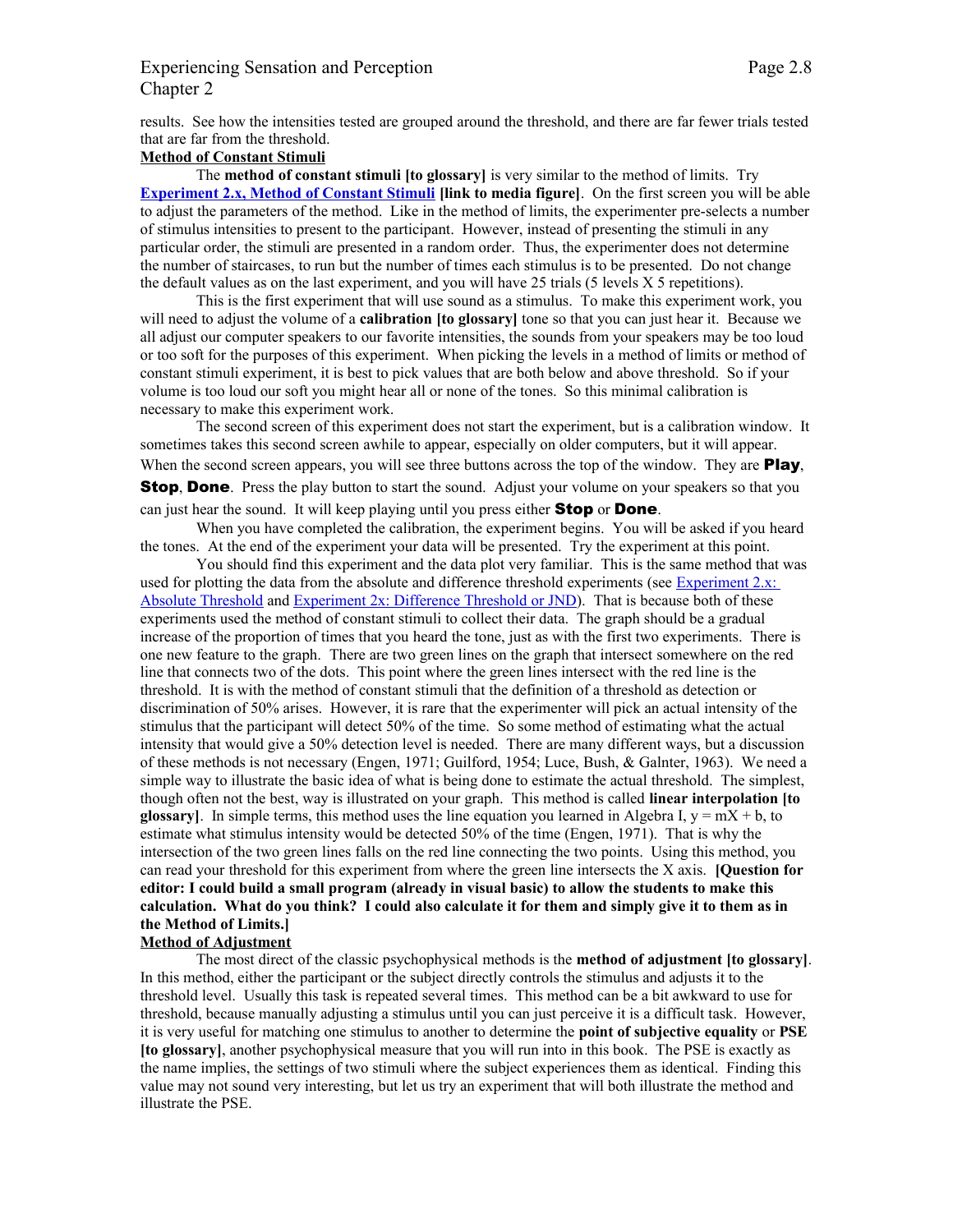# Experiencing Sensation and Perception Page 2.9 Chapter 2

Go to **[Experiment 2.x, Method of Adjustment](http://psych.hanover.edu/JavaTest/Media/Chapter2/MedFig.MethodOfAdjustment.html) [link to media figure]**. This figure will open a window where you can set the parameters for adjusting the method of adjustment prior to running this experiment. This method has two important settings, one is the **Number of Trials** and the other is the

**Range of Variation**. The number of trials is the number of times you will repeat the measurement. The range of variation refers to how much the initial value of the comparison stimulus, the one you will be adjusting, varies over the entire possible range of values for that stimulus. The reason an experimenter wants the initial value to vary from trial to trial is that the participant will have to make each judgment on their perceptions instead of simply repeating their adjustment from earlier trials. Use the default values and click on the **Done** button at the bottom of the screen.

The next screen will have two large circles, each with two smaller circles inside. The standard, or unchanging stimulus, is on the left and it is a bluish outer circle with a greenish inner circle. The comparison stimulus has a yellowish outer circle with an inner circle that will vary with how blue the stimulus is. Your task is to adjust the comparison's inner circle so that it matches the hue or color of the inner circle of the standard on the left. You use the slider on the right side of the screen. This slider will adjust how blue the comparison's inner circle is. Now the two circles may not be the same brightness, that is, one may be a bit darker than the other. Do not worry about that, concentrate on matching the color. Think of it as making the two inner circles have the same amount of blue. When you have made your match, click on the match button at the bottom of the screen.

This experiment should remind you of the very first figure in the text, **[Interactive Illustration](http://psych.hanover.edu/JavaTest/Media/Chapter1/MedFig.MuellerLyer.html) [1.x, Müller-Lyer Illusion](http://psych.hanover.edu/JavaTest/Media/Chapter1/MedFig.MuellerLyer.html) [link to the media]** in the book. That figure used the method of adjustment as you adjusted the length of the shaft of the comparison. Since you match the length of two stimuli, you determined your PSE between the lengths of the two lines as well. It is with illusions and similar sorts of phenomena where one stimulus may appear in someway different from usual that the PSE is a good measure. Returning to the current experiment, when you have finished the experiment, two things will happen. First, the outer circles are removed and the comparison's inner circle is adjusted to your average setting. If you are typical, the two circles should not appear the same. In fact, your comparison circle on the right should be less blue than the standard circle which will make it appear a little more green. In addition, the average difference in the settings of the two circles is shown in a window in the middle of the screen. This value is the difference in the computer settings telling the monitor how much blue to have in the two circles. You should see a negative value. The method of adjustment may not be as precise as the method of constant stimuli, but it is fast and can be very reliable for determining the PSE like we did in our experiment.

#### **Modern Methods**

While the classical methods have proven very powerful indeed, certain problems were perceived with the type of information that can be gotten from them. Some more modern methods have been developed to deal with some of these perceived difficulties.

#### **Forced Choice Techniques**

One of the potential difficulties that arise with the traditional methods is that the participant might be deceiving the experimenter. Perhaps the participant wants to impress the experimenter with their extraordinary sensory abilities. In all of the methods described so far it would be easy to do, you could simply report that you see or hear the stimulus on trials when you don't. Since the stimulus is always present, the experimenter cannot know if the participant is being truthful or not. One older technique employed was to use catch trials. A catch trial is a trial where the stimulus is not presented. It is easy to insert these trials as checks on the participant's accuracy and honesty. However, this method adds trials and is still relatively easy to get around. The **forced-choice method [to glossary]** was developed to get around this difficulty (Blackwell, 1953; Jones, 1956). On every trial the subject either has to say when the stimulus occurred or where it occurred.

To illustrate this method, open **Experiment 2.x, Forced Choice [link to Media Figure 2.x: Forced Choice]**. The first thing to note about the figure is the lack of a method window. Forced-choice method is actually a different way of doing the methods we have discussed so far. In this case, the forcedchoice method will have the stimului presented in a order determined from the method of constant stimuli. Since you know how to set up a method of constant stimuli, the method window is skipped in this instance to save some time. So you start with the calibration window that you have seen before. In this method, your task will be to discriminate between two frequencies. The experiment will measure your JND for detecting the difference between two frequencies, when the standard frequency is 1200 **Hertz** or **Hz [to**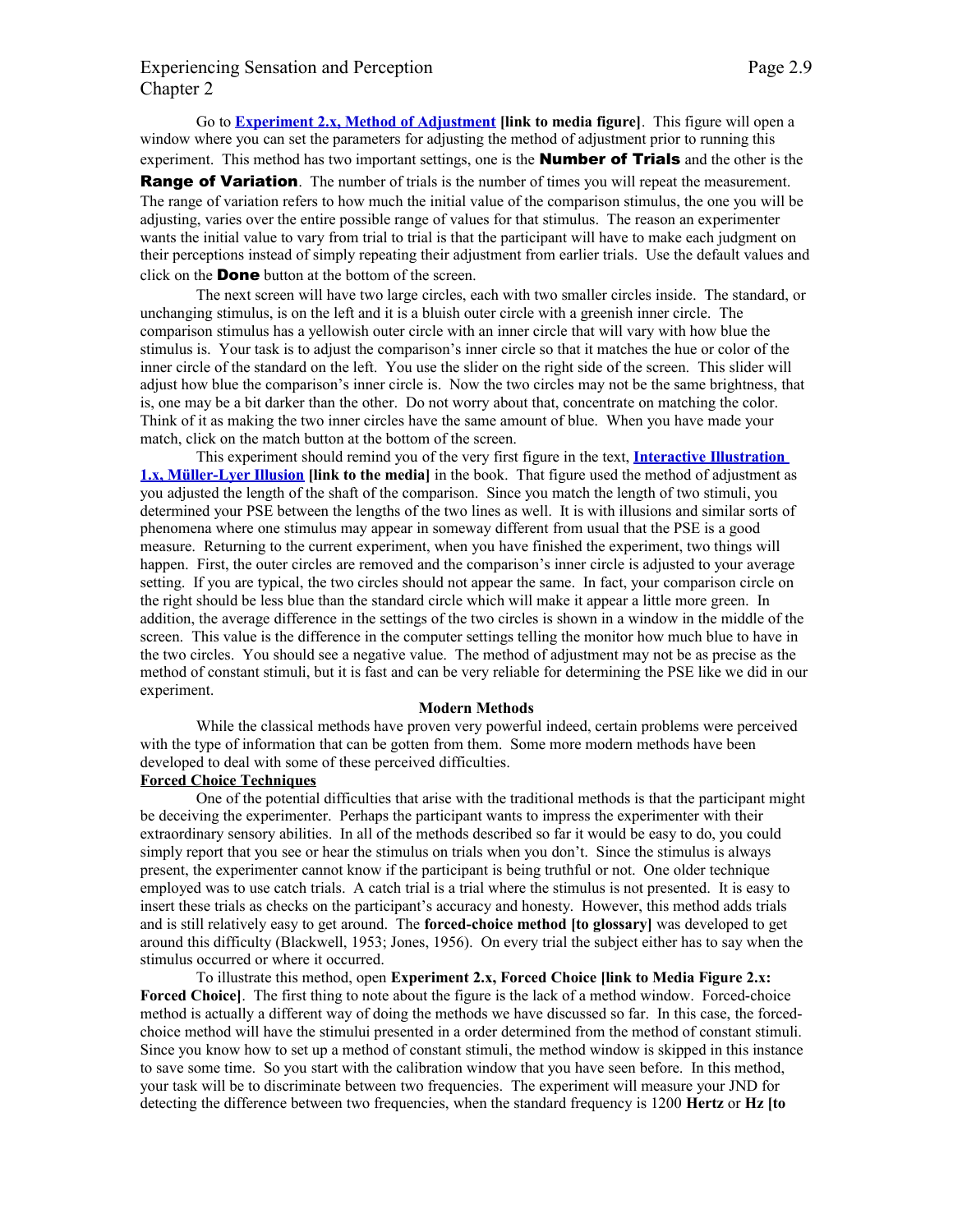# Experiencing Sensation and Perception Page 2.10 Chapter 2

**glossary]**. A Hertz is a unit of frequency that means cycles or repetitions per second. Thus the vibrations in the air that you will be hearing for the base frequency will be going at a rate of 1200 times a second. All of the comparison or test frequencies will be higher than the standard.

In a standard method of limits experiment, the standard frequency would occur first and the higher comparison tone would occur second, and you would be asked if the second tone sounded higher. In a forced-choice experiment, the order of the two tones will be random. On half of the trials the standard will occur first and on half the standard will occur second. Your task will be to say when the comparison tone occurred. You will not be given the option of "I don't know." If you cannot tell the difference between the two tones you have to guess when the comparison occurred. It is this feature of the experiment that makes it a "forced-choice" experiment. In this particular case the way that the question will be phrased is "Which sound had the higher pitch?" If you heard the higher pitch first of the two tones, then press the button labeled **First** and press the button labeled **Second** otherwise. Now run the experiment and come back here when your results have been presented.

The first thing to notice about your results is that you will tend to be about 50% correct. You can do this well because when you really do not know when the comparison occurred you will be guessing, and you will have the same chance of being correct as of guessing which side of a flipped coin will come up. As the difference between the comparison and standard increases, you will be correct a greater percentage of the time. The fact that participants are correct 50% of the time when they are guessing leads to an issue that needs to be resolved. If the participant is correct 50% of the time when they are guessing, it does not seem a good idea to say that when the participant is correct 50% of the time that they have reached threshold. A new value needs to be chosen. Since 75% falls half way between guessing and perfect as 50% falls half way between never detecting a stimulus and always detecting the stimulus, the 75% point has been used.

This particular type of forced-choice method has be what is called a **temporal forced-choice [to glossary]** method. It is also possible, particularly in tactile and visual experiments, to do a **spatial forcedchoice [to glossary]** method. In your experiment, the standard and comparison were presented at different times. You determined when the comparison occurred. In a spatial forced-choice method, both the standard and comparison are presented at the same time but in different locations. In this case, the decision is where the comparison was presented. See Figure 2.x for how such an experiment might be laid out. **Signal Detection Theory**

You have now been in several threshold type situations, and you have experienced some of the uncertainty associated with detection and discrimination at threshold. In these cases, we have found a range of stimulus values where you as the participant cannot be sure if you perceived the stimulus or not. Considerations of this situation from the perspective of **Signal Detection Theory [to glossary]** have led to an entirely different way of considering this situation (Green & Swets, 1966).

Consider the following situation: You are driving down the road and you think you heard a sound that might have come from the engine. Say it sounded kind of like a clunk. Now, you have your stereo going and there are sounds from the road so you are not sure. If you car is relatively new and has a history of smooth running, perhaps you will decide that you didn't really hear anything. Your hearing is "playing tricks" on you. Perhaps instead of the fine automobile described above you are driving an old car that has a history of spending nearly as much time in the shop as on the road. In this case you might decide that you did hear something and head to the nearest service center. What is important in this example is that even in this very basic sensory discrimination, there is a cognitive decision making element that needs to be taken into account.

Signal detection theory attempts to understand the role that decision making plays in these situations. Examine the situation above a little more carefully. All the possible outcomes are shown in Table 1(a). In the real world, the stimulus event does not always occur. So it is possible that the clunk either occurred or did not. These two possible stimulus events are indicated across the top of the table. In either case, and to some extent independently, of whether the clunk happened or not, you can decide that you heard the clunk or not. These possible judgments on your part are shown on the left hand side of the table. The four cells of the table are the possible outcomes. For example, the clunk could have happened and you could decide that you heard the clunk and so you go get the car serviced. That outcome is in the upper left hand cell of the table. Thus, two of the outcomes, deciding the sound occurred when it did and deciding the sound did not occur when it did not, are correct responses and have positive outcomes; the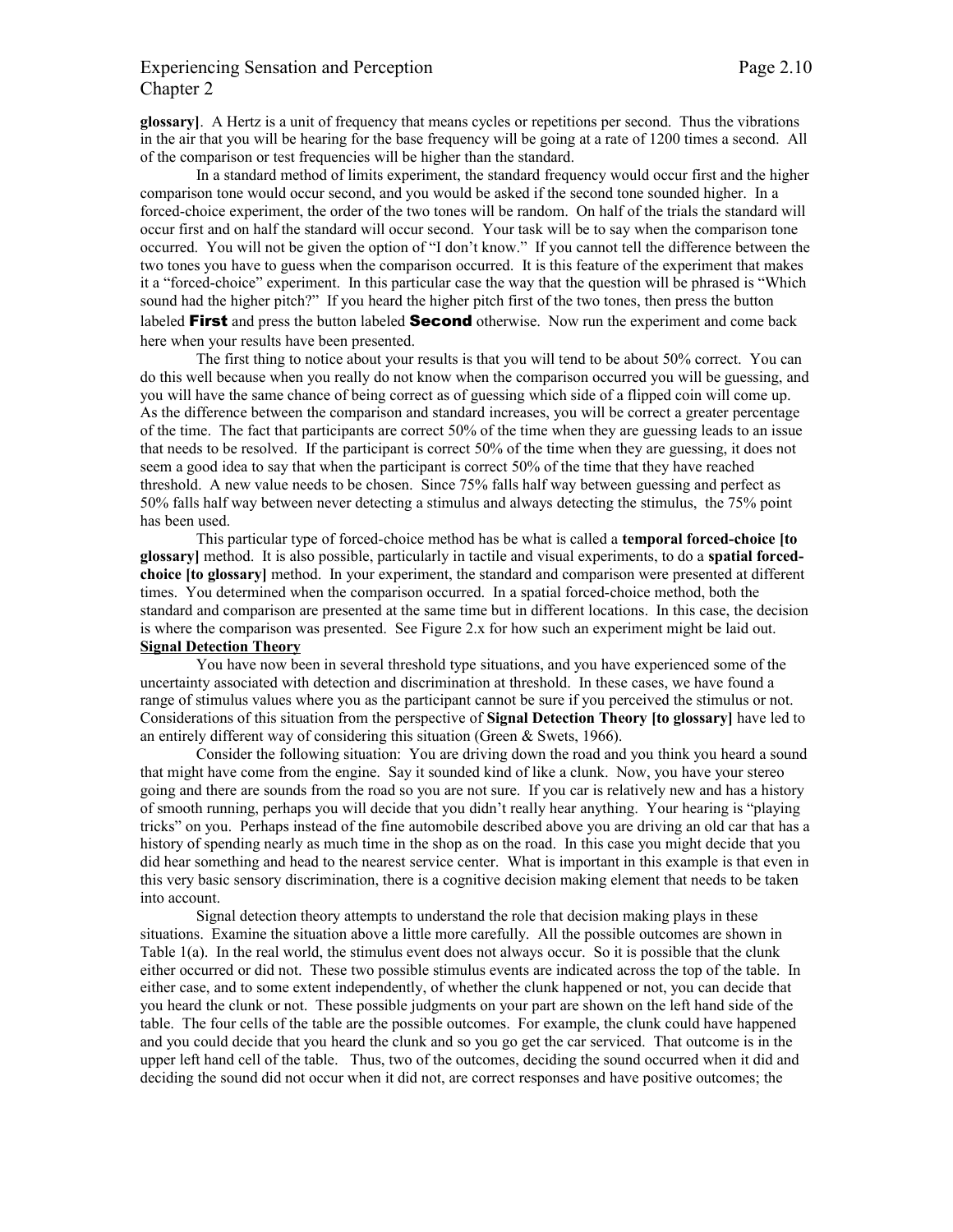# Experiencing Sensation and Perception Page 2.11 Chapter 2

other two outcomes represent incorrect decisions and have negative outcomes. It is of course in your best interest to maximize the positive outcomes while minimizing the negative outcomes.

Table 1(a)

| Signal Detection Theory Possible Situations<br>The clunk: |                        |                                   |  |
|-----------------------------------------------------------|------------------------|-----------------------------------|--|
| You decide that the clunk:                                | Happened               | Did not happen                    |  |
| Happened                                                  | You get needed service | You pay an unneeded service visit |  |
| Did not happen                                            | You break down on the  | You go happily on your way        |  |
|                                                           | road                   |                                   |  |

Table 1(b) Signal Detection Theory Possible Situations The Signal is:

| The Participants Judgment: | Present | Absent                   |
|----------------------------|---------|--------------------------|
| Present                    | Hit     | False Alarm              |
| Absent                     | Miss    | <b>Correct Rejection</b> |

Table 1(b) gives the general terms to what has been described. The clunk in our original example is now called the signal. The signal is simply what we have been calling the stimulus in all of our earlier examples. It is the event in the world that a person is trying to detect. The reason for the different term is due to the fact that Signal Detection Theory comes to psychology from engineering, where the terminology was already established (Green & Swets, 1966). The only other new terms that are used in Table 1(b) are terms to describe the four possible outcomes. If the signal is present and you judge it to be present, it is a hit; if the signal is present but you judge it to be absent, it is a miss; if the signal is absent and you judge it to be present, that is a false alarm; finally, if the signal is absent and you judge it to be absent that is a correct rejection. Everything else from the example holds.

Now try an experiment and collect some data. Bring up **[Experiment 2.x, Signal Detection](http://psych.hanover.edu/JavaTest/Media/Chapter2/MedFig.SignalDetection.html) [Experiment](http://psych.hanover.edu/JavaTest/Media/Chapter2/MedFig.SignalDetection.html)** *[link to the media]*. In this experiment, you will be searching for a **Y** among a string of **X**'s. The  $\mathbf Y$  will not be present on every trial, only some of the time. You are to search the string and indicate whether you saw the  $\mathbf Y$  or not. At the end of the experiment, the proportion of hits, misses, false alarms, and correct rejections will be presented to you. Go ahead and run the experiment now but do not change the default vaules.

The first thing to notice about the data is the way that the percentages are calculated. The hits, in the upper right hand cell of the table, are the percentage of hits out of all of the times that the stimulus was present, not the percentage of hits out of all of the trials. The misses show the percentage of misses out of all of the trials when a signal was present. Thus, the percentages of hits and misses add up to 100%. The same situation holds for false alarms and correct rejections, but in this case they refer to the trials where the signal was not present. This way of representing the data has some nice features. One of the nice features of representing the data this way is that you can reconstruct the entire table from just knowing the proportions related to hits and false alarms. Misses are equal to 100 - hits, and correct rejections are equal to 100 – false alarms. Check your table for yourself.

Now we come to how the signal detection theory tries to explain what is going on during the detection of a stimulus. First, close your eyes and keep them closed for a minute or two. If the room is dark enough you might see some small flashes of light, even though there are not any small flashes out in the real world. Even when no stimulus is present, the nervous system is still firing randomly and at a low level. This low level of firing rate constitutes part of what signal detection theory calls **noise [to glossary]**. Open the **[Interactive Model 2.x, Signal Detection Theory](http://psych.hanover.edu/JavaTest/Media/Chapter2/MedFig.SignalDetectionTheory.html) [link to the media]**. When the figure opens, the main action will take place on the graph. The x-axis of the graph is called **Sensory Signal** 

**Strength**. The x-axis of this graph indicates how strongly the nervous system is signaling to the brain. One way to think of the x-axis, is how fast neurons are firing or how many neurons are firing. Going back to the closed eye example mentioned earlier, the more flashes you noticed, the higher up on this sensory signal level axis would you be. The y-axis of the graph is the probability or likelihood of getting a given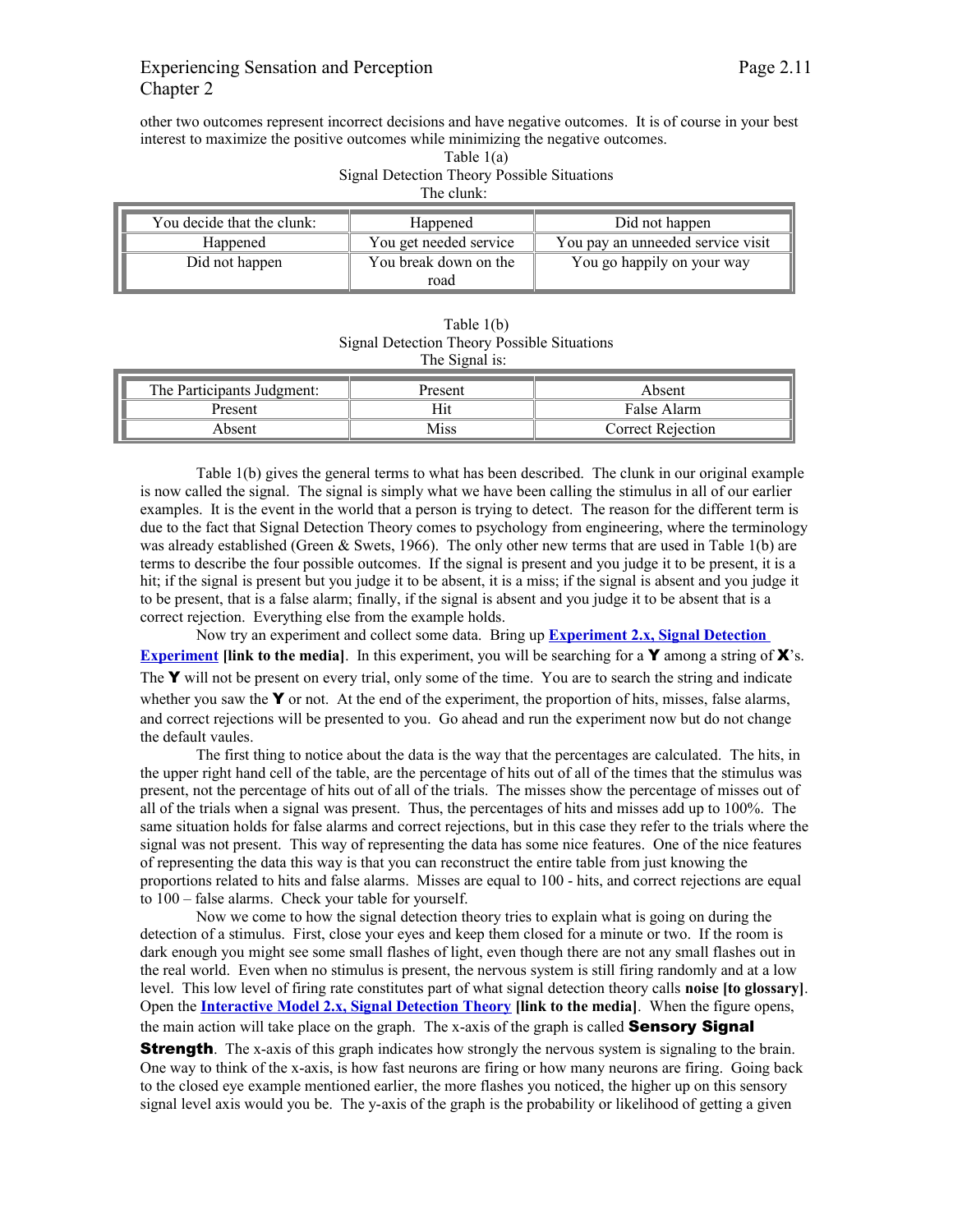## Experiencing Sensation and Perception Page 2.12 Chapter 2

sensory signal level. When the figure first opens up you will see one curve, drawn in red on the graph, and it is labeled the noise curve. The red curve is the probability curve referring to what happens in the sensory system when there is no signal, but only noise. The theory uses the old and should be familiar normal curve to describe how likely you are to have different sensory signal levels when no signal is present. The higher the curve, the more likely you will experience that sensory signal level when there is not a signal. To use our closed eye example, there usually are some flashes in our eye, that would be the middle of the noise curve and represent the average intensity experienced, and it is the most common signal level experienced when only noise is present. Sometimes there are fewer flashes and that would occur towards the left of the mean of the curve, closer to the y-axis, where the curve is not as tall so they would not occur as often. Sometimes there are more flashes in your eye than normal and that is to the right away from the y-axis from the mean. These also are not as common, as can be seen by the fact that that part of the curve is not as tall.

Click on the **Show Signal** and the **Remove Noise** buttons on the right hand side of the window. This action will show how the Signal Detection Theory explains what happens when the signal is present. First, notice that the curve is called **Signal+Noise** not just a **Signal** curve. That is because the noise in your nervous system does not go away. It is always there. The signal, in essence, simply moves the curve to a place where there is, overall, a higher level of activity in the sensory system. However, the level of activity is not constant. Sometimes there is more activity, and sometimes there is less. The height of the blue curve at any point indicates the likelihood of any given level of activity when the signal is present.

Now, the **Remove Noise** button has turned to a **Show Noise** button. Click on it so that both the noise alone curve and the signal plus noise curves are present. If you have moved the signal curve using the slider along the bottom of the screen, move it back to a level of about 1 on the slider's scale. Notice that the curves overlap. With this overlap, we can now begin to see how hits, misses, false alarms, and correct rejections happen. What that means is that for those values of sensory activity where the two curves overlap, during a signal detection situation or experiment, that level of sensory activity could be caused by either the signal or the noise when the signal is not present. Imagine being in a dark room and expecting a very dim and brief light. From the eyes closed example, it is clear that you will see some flashes caused by the random activity of the nervous system. If the stimulus is similar in characteristics to the flashes, then you might see the stimulus but confuse it for a flash, or see a flash from the nervous system and confuse it for the stimulus.

Click on the **Show Overlap** button along the right side of the window to see the region of overlap between these two curves. When pressed, this button will cause a square to be drawn to indicate the region along the sensory signal strength axis, to show those levels of activity that could be caused by either the noise alone or when the signal occurs. Now the degree of overlap is related to what is called by Signal Detection Theory **sensitivity [to glossary]**. The sensitivity is how far apart the signal+noise curve is from the noise curve. The most common measure of sensitivity is **d' [to glossary]**. The d' measure is the distance between the two means in the number of standard deviations. In fact, the scale labeled sensitivity on the graph is in d'. Click on the **Show d'** to graphically see d'. You can adjust the sensitivity, and as a result the d', by using the slider at the bottom of the screen. As the sensitivity is larger and d' grows, the amount of overlap is smaller. It is possible for there to be no overlap between the noise and the signal plus noise curves.

Now move the slider back to about a d' of 1 and examine the implication of the overlap for signal detection. The person detecting the signal only knows the level of sensory activity that occurred. If the activity occurred along the range of sensory activity indicated by the rectangle, then the person cannot know if the activity occurred as a result of noise or the signal. So the person will have to make a decision as to what caused that activity level.

Let us now see how the four decisions discussed earlier; hits, misses, false alarms, and correct rejections, can be represented by Signal Detection Theory. Go to **[Interactive Model 2.x, Decisions in](http://psych.hanover.edu/JavaTest/Media/Chapter2/MedFig.DecisionsInSDT.html) [SDT \[link to the media\]](http://psych.hanover.edu/JavaTest/Media/Chapter2/MedFig.DecisionsInSDT.html)**. The figure is very similar to the last media figure in that it shows both the noise and the signal plus noise curve on the same graph as before. The sensitivity or d' is shown by the orange bar connecting the means of the two curves. You can adjust sensitivity by adjusting the slider labeled "Sensitivity-d'" below the x-axis. In addition, there is a vertical yellow line. This line is the last component of signal detection theory, the **criterion [to glossary]**. Signal Detection Theory proposes that the person chooses a level of the sensory activity; and any sensory activity above that level the person will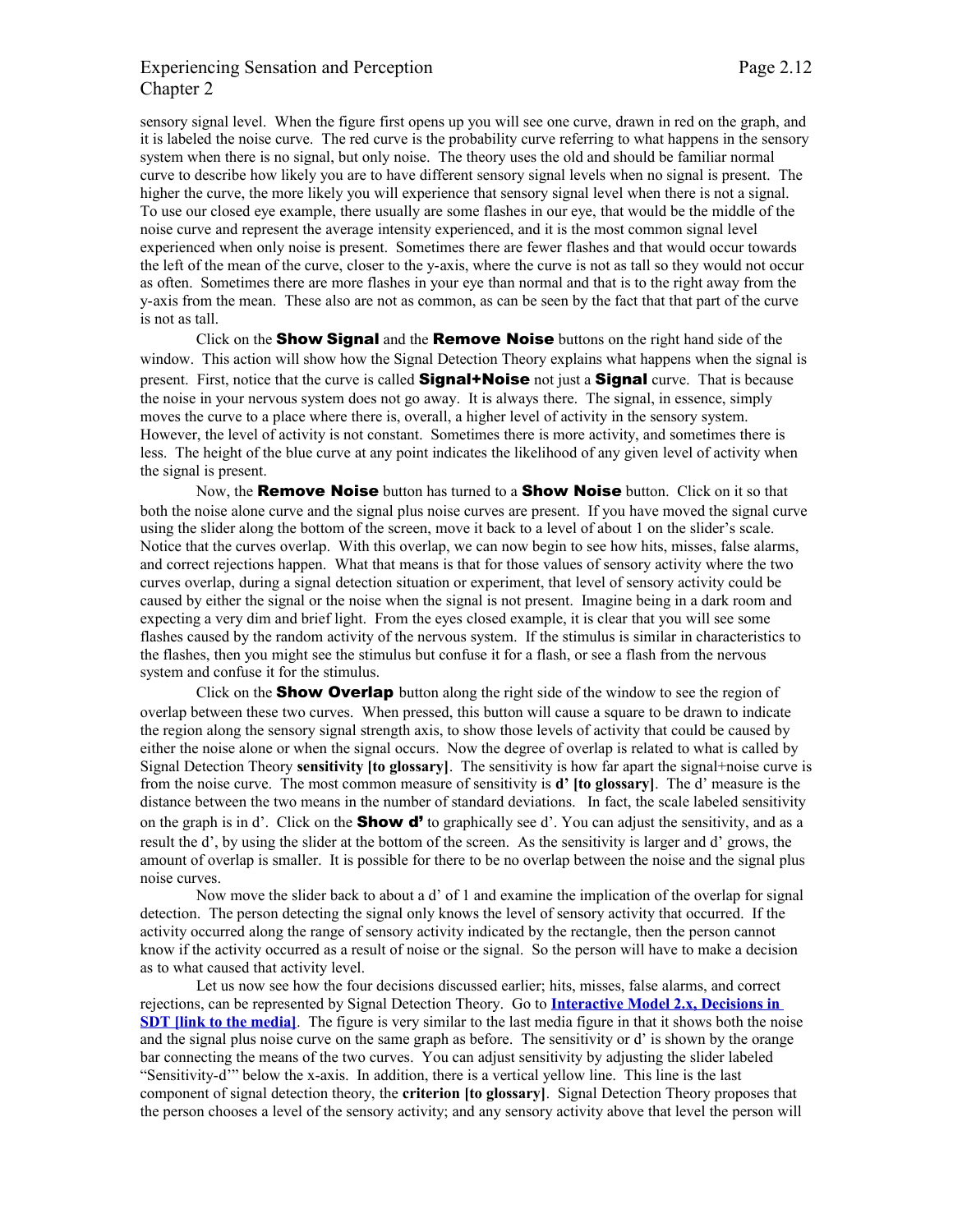# Experiencing Sensation and Perception Page 2.13 Chapter 2

make the judgment that the signal was present and any activity below that level the subject will judge the signal to be absent.

Now we have the four outcomes in the theory that match the possible events from a detection experiment shown in Table 1(b). The two curves describe what is going on with the signal and with noise. If you look to the right of the figure, you will see a table that describes these outcomes. Instead of the labels hits, misses, and the rest, there are percentages of trials that will fall in that category. So how do we get from the figure to the table? The noise curve describes our experience when the signal is absent and the signal plus noise curve describes what is going on when the signal is present. The criterion now describes how we make our judgments, particularly when the two curves overlap. Press the **Show Hits** button. This and the rest of the buttons are found in a table below the outcomes table with the buttons in the corresponding cell. The portion of the signal plus noise curve above the criterion is shaded. Since the entire curve represents all of the times the signal is present, the shaded portion of the curve represents the percentage of hits, which is shown in the table at the bottom of the figure. Pressing the **Show Misses** button will shade that portion of the curve that is below the criterion. This is the region of sensory activity when the signal is present that falls below the person's criterion, and thus the person making the signal detection judgment will say the signal not present and thus miss it. Press the **Remove Hits** and

**Remove Misses** buttons. Now that the figure is cleared, press the **Show False Alarms** and the

**Show Correct Rejection** buttons to show how these are represented in Signal Detection Theory. For both of these decisions, referring back to Table 1(b) will show that they are the result of the signal being absent, so they refer to the noise curve. The noise only sensory activity that is above the criterion will lead the person to make a judgment that the signal is present and thus make a false alarm. The green shading under the noise curve shows the false alarms. The percentage of noise only trials that lead to false alarms is the same as the percentage of the curve above the criterion and is shown in the table below the curves. The correct rejections refer to the portion of the noise curve that is below the criterion and is shown by the dark red shading and the percentage in the table.

Now the sensitivity is determined by the subject's sensory abilities to detect that signal and the strength of the signal, but the criterion is under the person's control. Using the bottom slider, adjust the criterion to about four on the slider scale. This is a strict criterion, where the subject wants to minimize the false alarms. As a result, though, the number of hits goes way down as well, shown in the table at the bottom of the screen. However, this might at times be a good decision. Say you have just gotten into a nice warm bath and the house is cold and you think you heard the phone. You are not expecting an important call and you have an answering machine. It might be wise to stay warm instead of climbing out of the tub, getting cold, and risk slipping on the floor to get a call from what might be a telemarketer.

Now adjust the criterion to about 1 on the criterion slider. Now you have minimized the chance of a miss. This is called a lax criterion. There are times when this might be a good decision as well. Going back into the bath, now change the situation so that you are expecting an important phone call, say from a significant other or potential employer or your parents and your answering machine is broken. It might be worth the discomfort to get out of the bath and get the call. The point is that regardless of the decision, it is under the control of the observer how they place their criterion and they will adjust their criterion to work best as they see the situation.

For any given sensitivity, d', there is a range of possible outcomes according to Signal Detection Theory. For example, set d' to 1. Now take the criterion to its lowest level and notice the level of hits and false alarms. Adjust the criterion to successively larger values and see all the different values for hits and false alarms. To simplify seeing all of the possible outcomes for a given signal strength, researchers have developed a way to summarize all of the possible outcomes for this situation across all possible criterions. This summary is called the **receiver operating characteristic** or **ROC curve [to glossary]**.

Open **[Interactive Model 2.x, Receiver Operating Characteristic \[link to the media\]](http://psych.hanover.edu/JavaTest/Media/Chapter2/MedFig.ROC.html)**. This figure shows the noise and signal+noise curve on the same graph that was shown in the last two figures. At the bottom of the screen is a table showing the proportion of signal trials that will be hits, and the proportion of noise trials that will be false alarms. In addition, in a panel to the right is another graph that plots the proportion of false alarms on the x-axis and the proportion of hits in on the y-axis. The dull yellow curve is the receiver operating characteristic or ROC. It represents all the possible combinations of proportions of hits and false alarms for any given sensitivity for all possible values of the criterion that can be set. The bright yellow dot is the current proportions of hits and false alarms for the current criterion. Drag the criterion slider around and watch how the yellow dot moves along the ROC.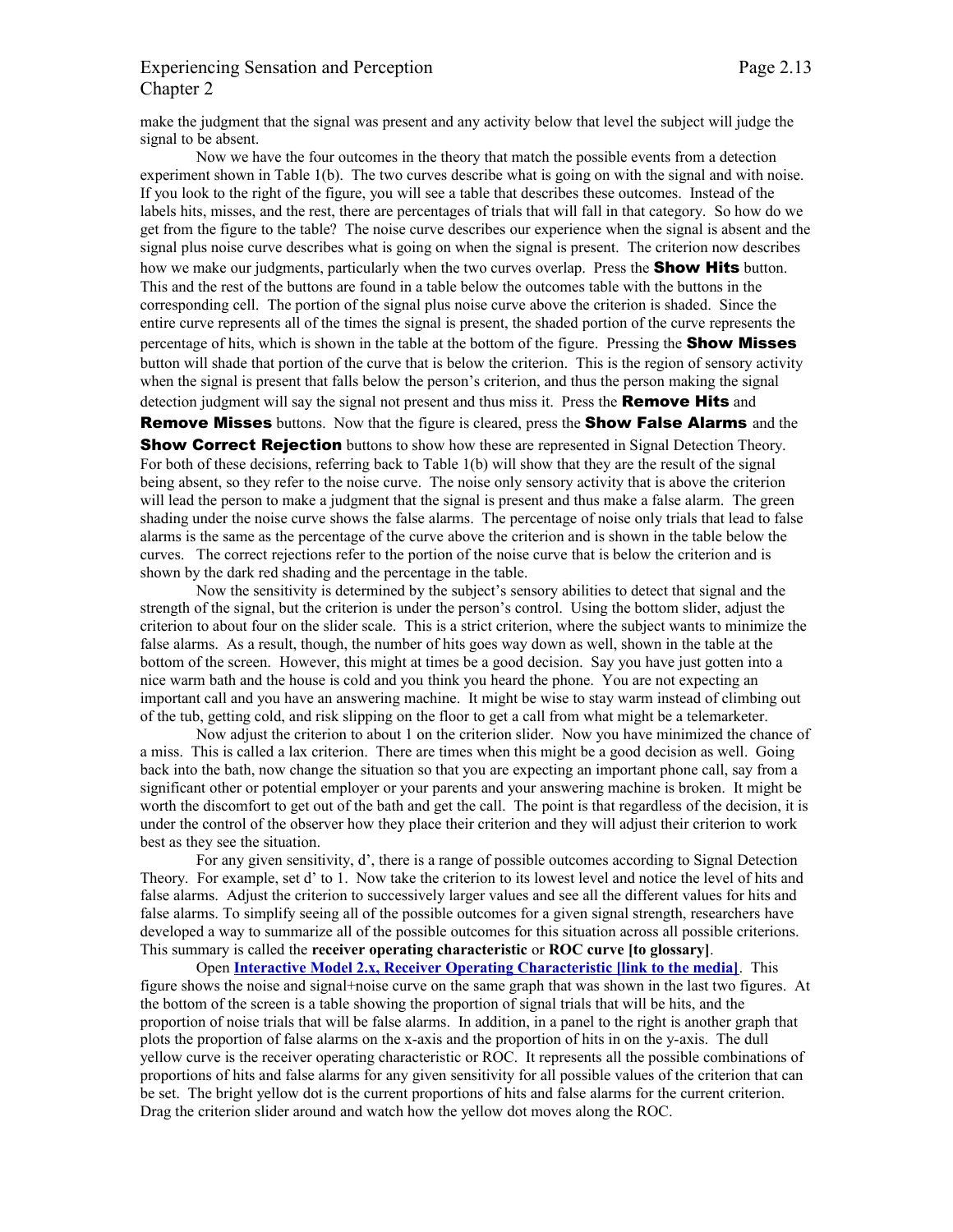# Experiencing Sensation and Perception Page 2.14 Chapter 2

Now, how bowed the ROC is depends upon the sensitivity of the subject to the signal. Adjust the sensitivity so that it is a d' of zero. The signal plus noise curve now lies on top of the noise curve, which means that the person has no sensitivity and the ROC is now where the gray diagonal line is. For all criteria, the proportion of hits equals the proportion of false alarms. Try changing the criterion and watch the table shown in the bottom right corner. After this, change the sensitivity and watch how, as the sensitivity increases, the ROC becomes more bowed and moves towards the outer lines. As sensitivity increases, it is easier to find a criterion where you can have perfect hits and no false alarms (the upper left corner of the ROC curve). Try it.

## **I need a study that uses signal detection theory and the ROC curve to illustrate why this would be a good thing to study.**

## **Psychophysical Laws**

Science looks for patterns in the data that it discovers. A summary of these patterns that allows one to determine one outcome from another is called a law, such as Newton's laws of motion. Using these psychophysical methods, researchers have tried to determine if there are similar patterns that can become laws in our sensory and perceptual systems. For example, you measure a JND for a sound intensity of say 10 units at it is 1 unit. Next, you measure the JND for a sound intensity of 100 units and it is 10 units. Next, you measure the JND for a sound intensity of 1000 units and it is 3 units. You keep measuring JND's and there is not apparent pattern to your results. This situation would mean an immense amount of memorization of different values that would try everyone's patience and you would probably not be reading this book. Scientists would have packed in this subject long ago. This last section will discuss some of the important laws that have been proposed for sensation and perception. **Weber's Law**

Weber's law dates back to **DATE** (REF, XXXX), when NAME Weber noticed something interesting about JND's. First, he noticed that not all JND's are the same size. Let us use the same example that was to illustrate JND's above. Let us call the base movement I. The JND represents how much a movement has to be increased to be discriminated as being a larger movement. Let us call this increase in movement size ΔI (pronounced delta I). The delta stands for the difference. One expectation that might be had about JNDs is that they might all be the same size. This statement could be written as  $k=$ ΔI. The letter k represents a constant, a value that does not change. This would be a nice easy law, but as you can probably guess, it does not work that way. For different sizes of movements, the JND's are different sizes. However, they can still be described by a nice easy relationship:

 $k = \Delta I / I$  (1)

This equation can be translated as follows: the JND is a constant proportion of the stimulus. So if for a movement of 1", the JND turns out to be a movement 1.1". That is a  $\Delta I$  of .1 and a k = .1/1 = .1. So if the movement is increased to 10" I can now predict what the size of the JND will be. The k stays the same (.1) which means I need to solve the equations  $1 = x/10$  to get the increase in movement size needed to get to the JND. This x is obviously 1 and now a movement size of  $11$ " is needed to reach the discrimination threshold. One interesting implication of Weber's law is that as stimulus intensity increases, sensory systems lose sensitivity to stimulus changes.

Open up **[Interactive Illustration 2.x, Weber's Law \[link to media\].](http://psych.hanover.edu/JavaTest/Media/Chapter2/MedFig.Weber.html)** On the screen, there are two graphs with a slider on the right side of the screen. The left hand graph is a plot of two stimuli against a background. The x-axis is a plot of **Location** and the y-axis is a plot of **Intensity**. Imagine that the graph is a plot of two lights against a background light level. The two lights show up as the two higher points on the graph and the background is the lower level that covers the rest of the graph. The slider adjusts the intensity of the background light level. The two stimuli will behave differently as the background changes. The stimulus on the left will always be the same absolute amount more intense than the background, that is, its ΔI will not change. For example, if the background is 50 units of light and the stimulus is 100 units of light, then when the background is 500 units of light the stimulus will be 550 units of light. The difference is always 50. The right hand stimulus is always a constant proportion of the background, that is, its  $\Delta I$  is a constant k of I like in Weber's law. If the background is 50 and the stimulus is 100, then when the background is 500, the stimulus would be 1000. The ratio would always be 2. The right hand graph is a plot of  $\Delta I/I$  for the two stimuli. The left bar is for the left hand stimulus and the right bar is for the right hand stimulus.

In this example, assume that the right hand stimulus is actually at threshold. As you increase the background intensity, the right hand bar is always the same size because the ratio of the stimulus to the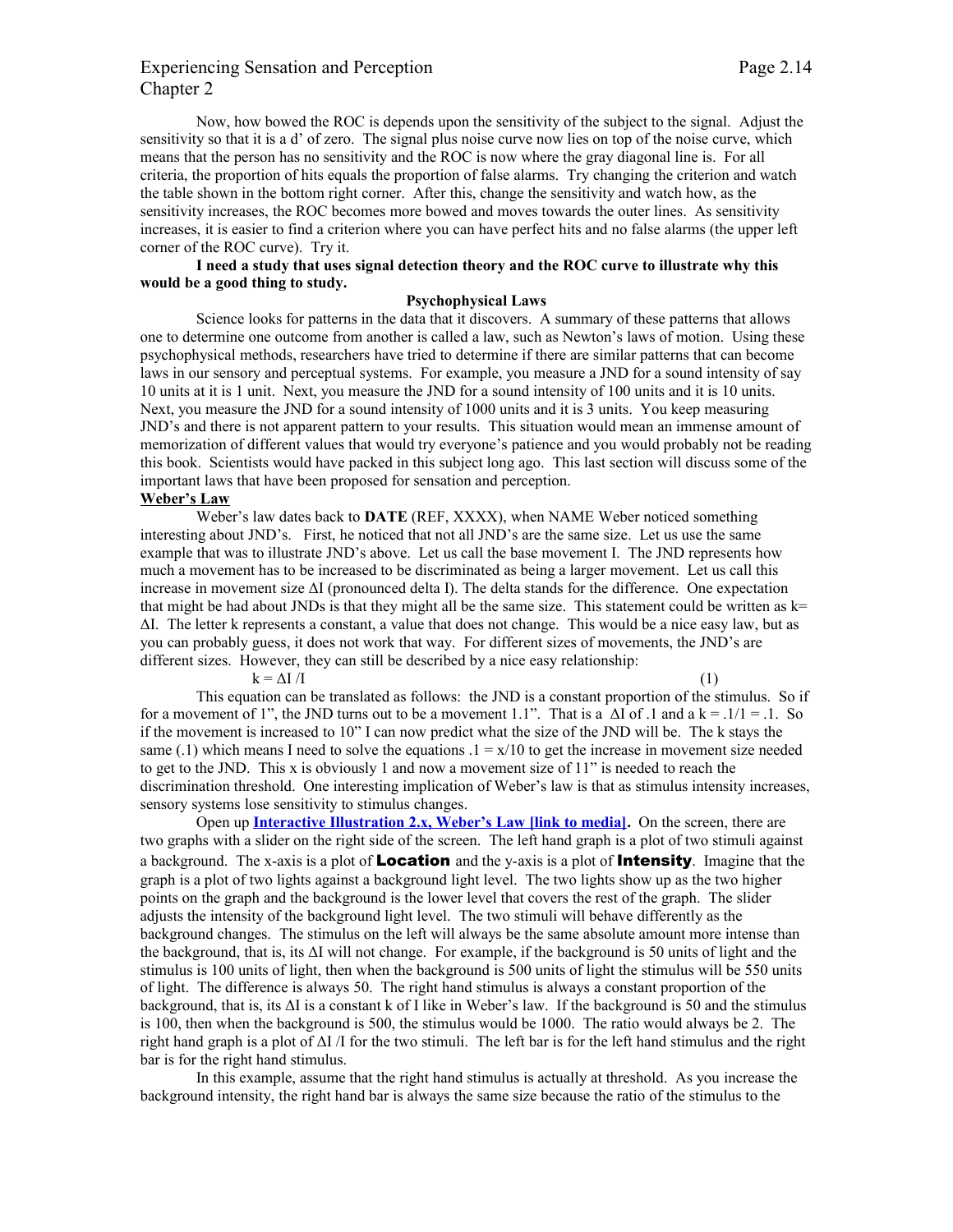# Experiencing Sensation and Perception Page 2.15 Chapter 2

background is always the same. However, the left hand stimulus's  $\Delta I/I$  gets smaller. When it is smaller than the right hand bar, it will be below threshold and detectable for less than half of the time. [ADD THE DISCUSSION OF THE NOW WEBER'S LAW EXPERIMENT – MAKE SURE YOU HAVE ONE THAT WORKS FIRST]

Let us make this situation concrete. Weber's Law explains why stars are not visible during the day. The stars are like the left hand stimulus on the figure. The stars are always a constant increase from the background, as their light simply adds to the light in the sky. During the night, when the background light is low, you can see the stars because they are above the threshold. Try it on the figure. Reduce the background level and watch the star stimulus, the left hand stimulus, go above threshold on the right hand graph. In the day, with the sun out, the background light level is high and we cannot see the stars because they are below our difference threshold for that light level. Try it and watch the "star" go below threshold as you increase the background light level. In this sense, it can be stated that we lose sensitivity as we are stimulated by more intense stimuli.

Weber's law has held up well since it was first introduced. While it does not work for all conditions and all stimuli, it does work for a large range of many types of stimulation as the star example illustrates (REF, XXXX).

## **Fechner's Law**

Weber's law deals with threshold stimulation, the JND in fact. However, in our world we usually are not around threshold stimulation. We are usually being stimulated by above threshold or suprathreshold stimulation. Is it possible to be able to use what is known about thresholds to determine something about this suprathreshold experience? Gustav Fechner, the developer of psychophysics if you recall, decided that thresholds could predict supratheshold perception. He was influenced by the success of Weber's Law to develop an explanation for suprathreshold experience. His law about sensitivity to suprathreshold stimuli is:

 $S = k^*Log(I)$  (2)

Where S is the strength of the person's internal sensory experience, I is the actual intensity of the stimulus and k is the constant from Weber's Law. First, do you remember your logarithms? They are exponents. So the Log(100), assuming a base of 10, is 2. The number 10 raised to the power of 2 is 100. Logarithms have an interesting behavior: they make big numbers much more manageable by making them much smaller, and the bigger the number the smaller the number is made as the **Interactive Illustration 2.x, Logarithms [NOT DONE]** shows. **[I will have more description here but would like some feedback on even if this illustration ought to be here]**

The use of the k from Weber's Law gives an interesting interpretation to the implication of Fechner's Law. Fechner's Law implies that the difference in our experience of the strength of two stimuli is the same as counting the number of JND between the two intensity levels. Try it on **[Interactive](http://psych.hanover.edu/JavaTest/Media/Chapter2/MedFig.Fechner.html) [Illustration 2.x, Fechner's Law and JND \[line to media\]](http://psych.hanover.edu/JavaTest/Media/Chapter2/MedFig.Fechner.html)**. In this figure, you will see a graph of Fechner's law relating the physical intensity of a stimulus (I) to the psychological strength of the sensory experience (S). There is a slider to the right of the screen that will allow you to adjust the constant that would be obtained from Weber's Law (k). At the bottom are two sliders that will allow you to pick two points along this curve. As you adjust them, there will be a stepped line drawn on the screen. Each step is one JND; notice that they get larger as they go up in intensity (that is what we would expect from Weber's Law). The number of steps is the difference in the sensory strength of the two intensities that you have chosen. Next to the JND is the ratio of the two values (both in terms of S and in terms of I so you can see how changes in physical intensity increase much more rapidly than increases in our sensory experience).

Thus, Fechner's Law is a big step forward in trying to understand how we experience sensations beyond thresholds. However, it assumes that threshold sensory experience is the same as suprathreshold sensory experience. This law works reasonably well for many senses, such as our perception of brightness and loudness, but the question remains whether it works for all senses.

## **Stevens' Law**

While Fechner's Law seemed to work in many situations, there still appeared some situations that were not adequately explained by the law. Take our responses to painful stimuli, it seems that pain goes up very fast, and not more and more slowly as expected by Fechner's Law. It is possible that not all senses have the same law for suprathreshold experiences, but science likes generality, so the search was on for a more general law. It is into this situation that the psychologist S. S. Stevens steped.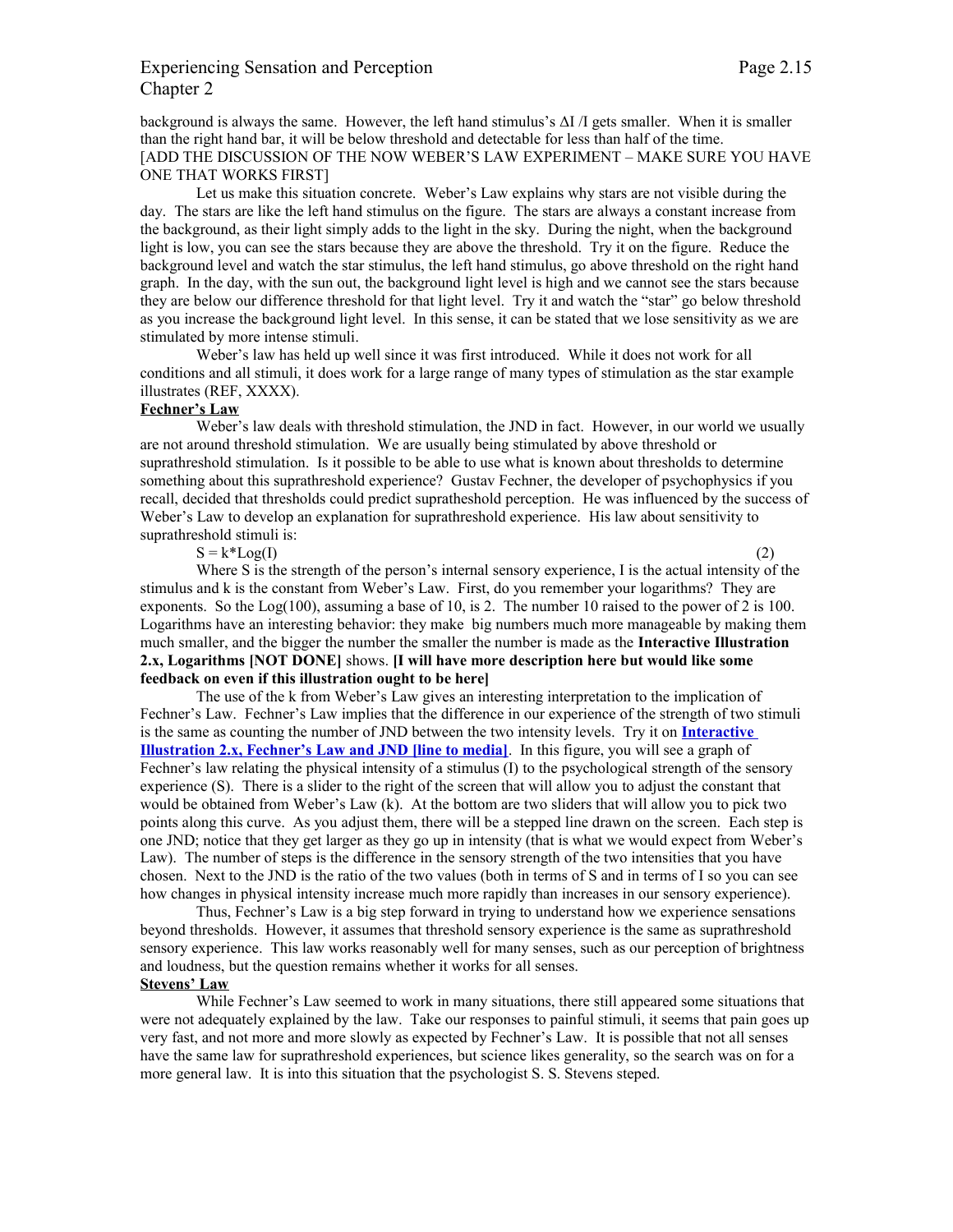# Experiencing Sensation and Perception Page 2.16 Chapter 2

**Magnitude Estimation.** Stevens' work begins with the development of a new psychophysical method. Stevens' himself dates the development of the new method to a moment on an elevator with a colleague at Harvard. In his own words he describes the situation:

"It all started from a friendly argument with a colleague who said, 'You seem to maintain that each loudness has a number and that if someone sounded a tone I should be able to tell him the number.' I replied, 'That's an interesting idea. Let's try it.'" (Stevens, 1956, p. 2), It is from this conversation that the **Magnitude Estimation [to glossary]** was developed.

The method is very simple. The participant is presented a stimulus. Then the participant simply assigns a number that indicates the strength of that stimulus. Bring up the **[Experiment 2.x, Magnitude](http://psych.hanover.edu/JavaTest/Media/Chapter2/MedFig.MagEst1.html) Estimation link to the media figure** to try a sample of a magnitude estimation experiment. First, as with the other psychophysical methods, there comes up a page where you can set the method parameters. The parameters for this method are the number of steps to be estimated, the number of repetitions, and whether or not there is a **modulus [to glossary]**. In the standard experiment the only stimulus presented is the stimulus to be judged. When a modulus is used, a second stimulus is presented that is given a standard number. The experimenter will pick one stimulus setting and assign it a number such as 100. Then the participant will assign the value to the stimuli in the experiment relative to the modulus. If the modulus appears twice as strong, then the participant should assign a number of 200. If the modulus appears half as strong, then the participant should assign a 50. The modulus is a good technique for getting participants to use the same range of values, though it is not required to get good data. There are ways of adjusting participant's data to be in the same range even if they do not use the same range.

In this experiment, you will be judging the loudness of a tone and you will have a modulus. The modulus, as will be indicated on the screen, will be assigned a value of 100. As in the other auditory experiments, you will be asked to adjust the intensity of a tone until it is a comfortable, moderate intensity. This is the same calibration step you have done before. Then on each trial you will hear the modulus followed by the tone you are to judge. There is a box where you are to enter a number that indicates your judgment. Use only whole numbers, and if you enter any character other than a number you will be asked to reenter the value. If you have changed any of the values push the **Reset** buttons at the bottom of the screen and then press the **Done** button.

Now that you have done the experiment, the data is presented on your screen. On the x-axis is the intensity of the sound plotted as the proportion of the intensity of the loudest tone. On the y-axis is the average of your magnitude estimations for each tone. You have your average of 5 magnitude estimations of 10 different intensities with the lines connecting between the dots. [**Development: can we do this]** Please submit the data so that it can be collected with the data from other students. Then run the **[Experiment 2.x, Magnitude Estimation 2 \[link to the media\]](http://psych.hanover.edu/JavaTest/Media/Chapter2/MedFig.MagEst2.html)**. This experiment runs exactly the same as the last except you will be judging the length of lines. You will have a modulus again, and it will have a value of 100 as before. When you get the data from this experiment please submit it as well.

**The Law That Arises.** Now bring up **Interactive Illustration 2.x, Data from both Magnitude Estimation Experiments [link to media figure NOT DONE]**. **[Development: is this figure possible?]** This figure will graph on a figure the results from all of the students who have tried this experiment. Using these data we will try to show how Fechner's Law fails and how Stevens came up with a more general law.

If you click on the checkbox on the left hand side of the screen, you will add a line representing Fechner's Law. There is a slider right below the check box that will allow you to adjust the value of k from the equation. Adjust it and see if you can get this equation to lie close to on top of the data from the loudness magnitude estimation study. It will not lie on top of it, but it should get pretty close to hitting most of the points. Thus, Fechner's Law is adequate for loudness data. Now try the same exercise with the line length data. This data looks almost like a straight line and because Fechner's Law has a logarithm in it it will never be a close fit. Fechner's Law cannot describe these results very well.

Stevens developed a new equation to try to encapsulate both types of data sets. It is called Stevens' Power Law and it is as follows:

 $S = cI^b$ 

(3)

The S and I are the same as from Fechner's Law. The c is just a constant that is used to make the numbers come out to convenient values and as such we can ignore it for now. The b or power of the equation is the important number in the equation. When b is less than one, you get a curve that looks somewhat like Fechner's logarithm function. Click on the Stevens' Law check box on the figure. You will have a slider where you can adjust b. Make it less than one and you can make it lie pretty close to the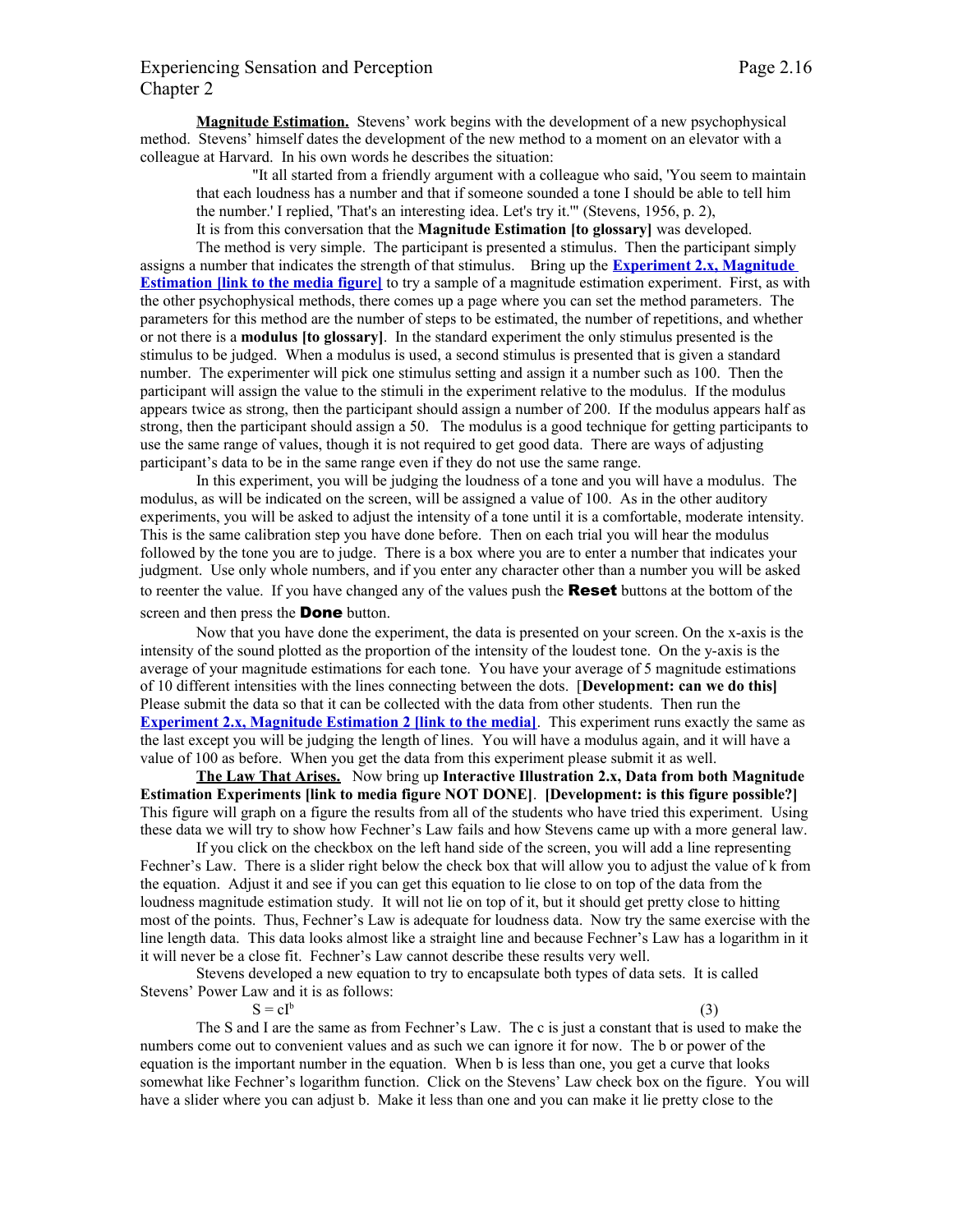# Experiencing Sensation and Perception Page 2.17 Chapter 2

loudness data just like Fechner's Law. In fact, it tends to fit loudness data even a bit better than Fechner's Law (REF). Now adjust it to 1 and it will be a straight line and will fit closely to the line length data **[I may need to add a slider for c as well to adjust the fit]**. You can also make b greater than 1. Adjust it on the figure. Now our sensory experience increases in strength much faster than the physical stimulus. This pattern can also be found in nature. An example is the pain that comes from electric shock. You might consider why this would be the case.

Open **Interactive Illustration 2.x, Fechner's Law vs. Steven's Law [link to media]**. In this figure you can directly compare the possible relationships between sensory intensity and sensation described by these two laws. The figure opens with graph with one curve on it in red. The graph is a plot of **Intensity or I** for the physical domain and **Sensation or S** for the psychological domain. The first curve is a graph of Fechner's Law. On the left side of the screen are several controls and the bottom slider is the **k** slider. Adjust this slider to see the effect that k has on Fechner's Law. The shape does not change but the curve does move. No click on the **Show Example 1** check box to add one curve following Steven's Law. The curve and the labels for this line are all in cyan. If you move the  $\mathbf{b}$  slider you will change the exponent for this line and the value for this exponent is given at the end of the slider. You can adjust the b for this equation to a point less than on and then adjust the **k** slider for the Fechner's Law curve and make the two lines be very similar. This is the situation for brightness and loudness where the two laws both perform very well. But you can also adjust the **b1** slider so that the b for the Steven's Law Curve is equal to 1. Now, the cyan line is straight. This situation is like the line length judgments from the second magnitude estimation experiment. You can even make the **b1** slider greater than 1 and now the exponent is greater than 1 for the Steven's Law Curve. The function curves upward, opposite to Fechner's Law. There are a few psychological experiences that follow these types of trends. The perception of pain due to electrical shock is one of them. In this activity, you can also play with the constant for the Steven's Law curve using the c1 slider and actually have up to 3 Steven's Law curves on the screen at one time. In this way you can more directly compare the variety of relationships of intensity to sensation that Steven's Law can describe.

Thus, Stevens' Law covers a wider range of possibilities than Fechner's and has replaced his law. The value of b has been found in a number of cases. Table 2 gives a number of representative values for b.

#### **Summary**

In this chapter we have covered the basic ways that sensory psychologists collect data from human subjects. Many of the studies that will be discussed in this book will use these methods or adaptations of these methods. In addition, throughout this book you will be asked to try a sample experiment and we will use these methods. These methods are grouped into the traditional methods, the modern methods, and magnitude estimation. They all require simple responses from the subject and complex manipulation of the stimulus.

The chapter also covered the standard measures such as the absolute threshold, difference threshold or JND, and the point of subjective equality. These methods allow a lot of information about the limits and behavior of our sensory systems to be uncovered.

This behavior of our sensory systems has been summarized in psychophysical laws. These laws are Weber's Law which describes the behavior of JND, Fechner's Law and Stevens' Law which attempt to describe our suprathreshold sensory abilities. With this foundation we are now ready to understand how our sensory systems work and in the next chapter we will begin the discussion of the visual system.

**Key Terms**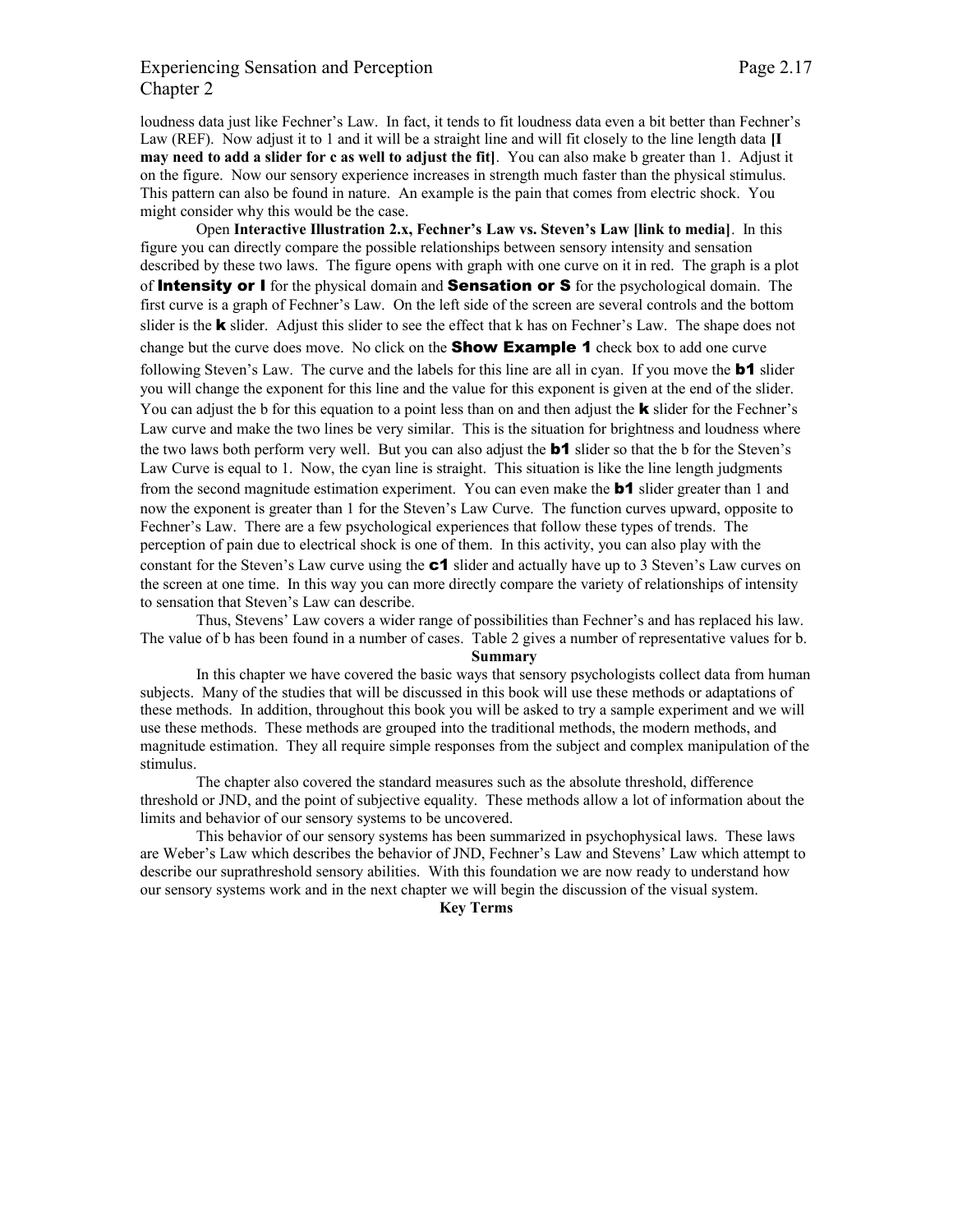Figure 2.x. An idealized response curve from a threshold experiment.